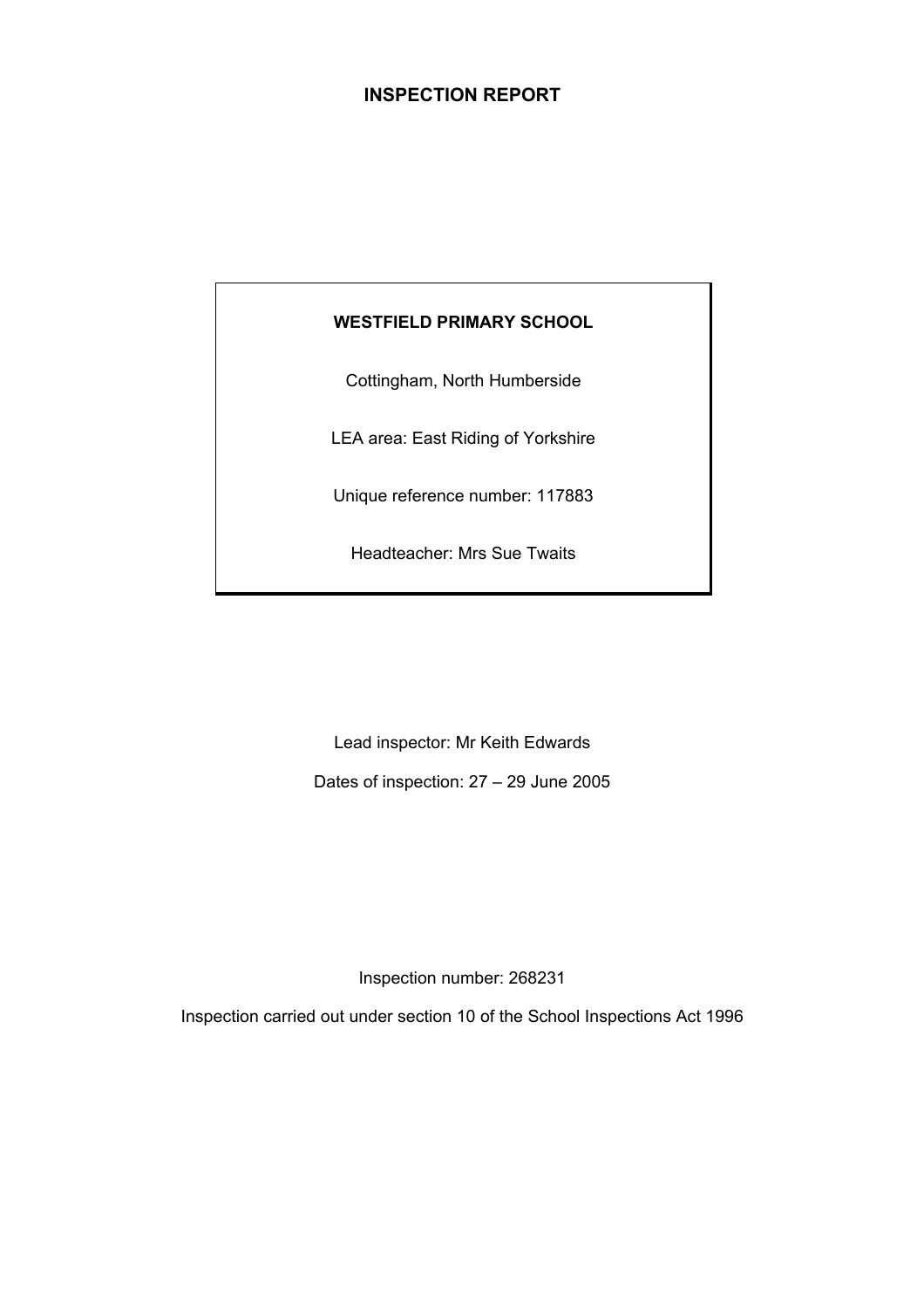© Crown copyright 2005

This report may be reproduced in whole or in part for non-commercial educational purposes, provided that all extracts quoted are reproduced verbatim without adaptation and on condition that the source and date thereof are stated.

Further copies of this report are obtainable from the school. Under the School Inspections Act 1996, the school must provide a copy of this report and/or its summary free of charge to certain categories of people. A charge not exceeding the full cost of reproduction may be made for any other copies supplied.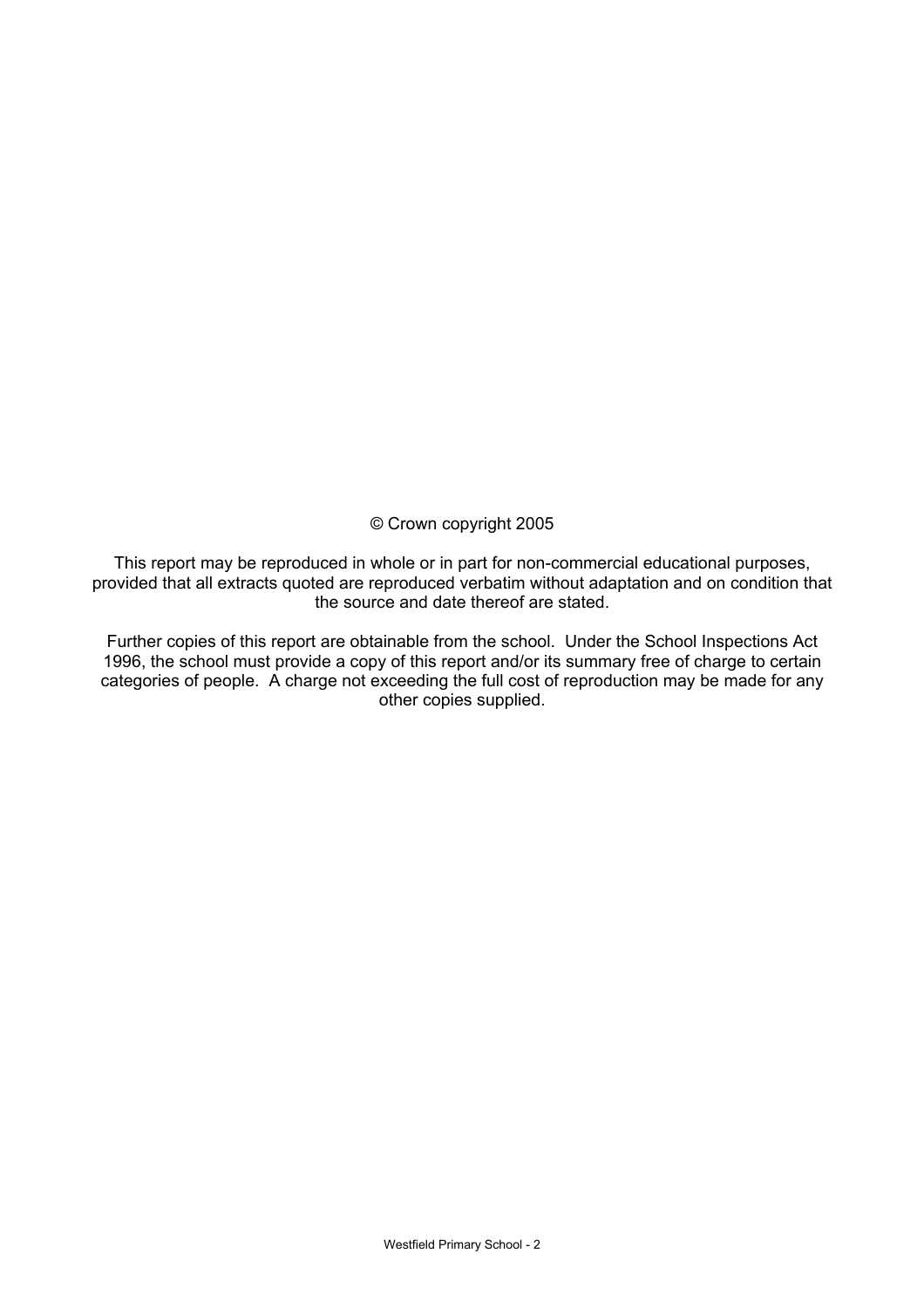# **INFORMATION ABOUT THE SCHOOL**

| Type of school:                                       | Primary                                          |
|-------------------------------------------------------|--------------------------------------------------|
| School category:                                      | Community                                        |
| Age range of pupils:                                  | $4 - 11$                                         |
| Gender of pupils:                                     | Mixed                                            |
| Number on roll:                                       | 382                                              |
| School address:                                       | Westfield Road<br>Cottingham<br>North Humberside |
| Postcode:                                             | <b>East Yorkshire</b><br><b>HU16 5PE</b>         |
| Telephone number:                                     | 01482 844369                                     |
| Fax number:                                           | 01482 844369                                     |
| Appropriate authority:<br>Name of chair of governors: | Governing Body<br>Mr Robert Parker               |
| Date of previous inspection:                          | 15 March 1999                                    |

# **CHARACTERISTICS OF THE SCHOOL**

Westfield Primary School serves the large village of Cottingham on the outskirts of Hull. Numbers on roll were similar at the time of the last inspection; there are 382 full-time boys and girls on roll. This is a larger than average school that draws most of its pupils from the immediate locality. However, an increasing number of pupils are drawn from further afield. Almost all of the pupils are white and almost all come from homes where English is the first language. Socio-economic circumstances are favourable for most families, although five per cent of the pupils have an entitlement to free school meals. This is well below the national average.

There is one intake into the Reception class at the beginning of the academic year. Most of the children who start in Reception have had the benefit of pre-school experience. The attainment of the pupils on entry to the Reception Year is broadly average, although there is a significant variation in the pupils' achievement at the start of their full-time education. After the Foundation Stage, the children continue to be taught in single-age classes. There is a wide spread of ability in each class. Thirteen per cent of the pupils are on the school's register for special educational needs. This is below the national average. Seven pupils have Statements of Special Educational Needs.

Since the last inspection the school has gained the following awards:

| <b>Basic Skills Quality Mark</b> | 2002 |
|----------------------------------|------|
| Investor in People               | 2002 |
| Heartbeat                        | 2004 |
| <b>Healthy Schools</b>           | 2005 |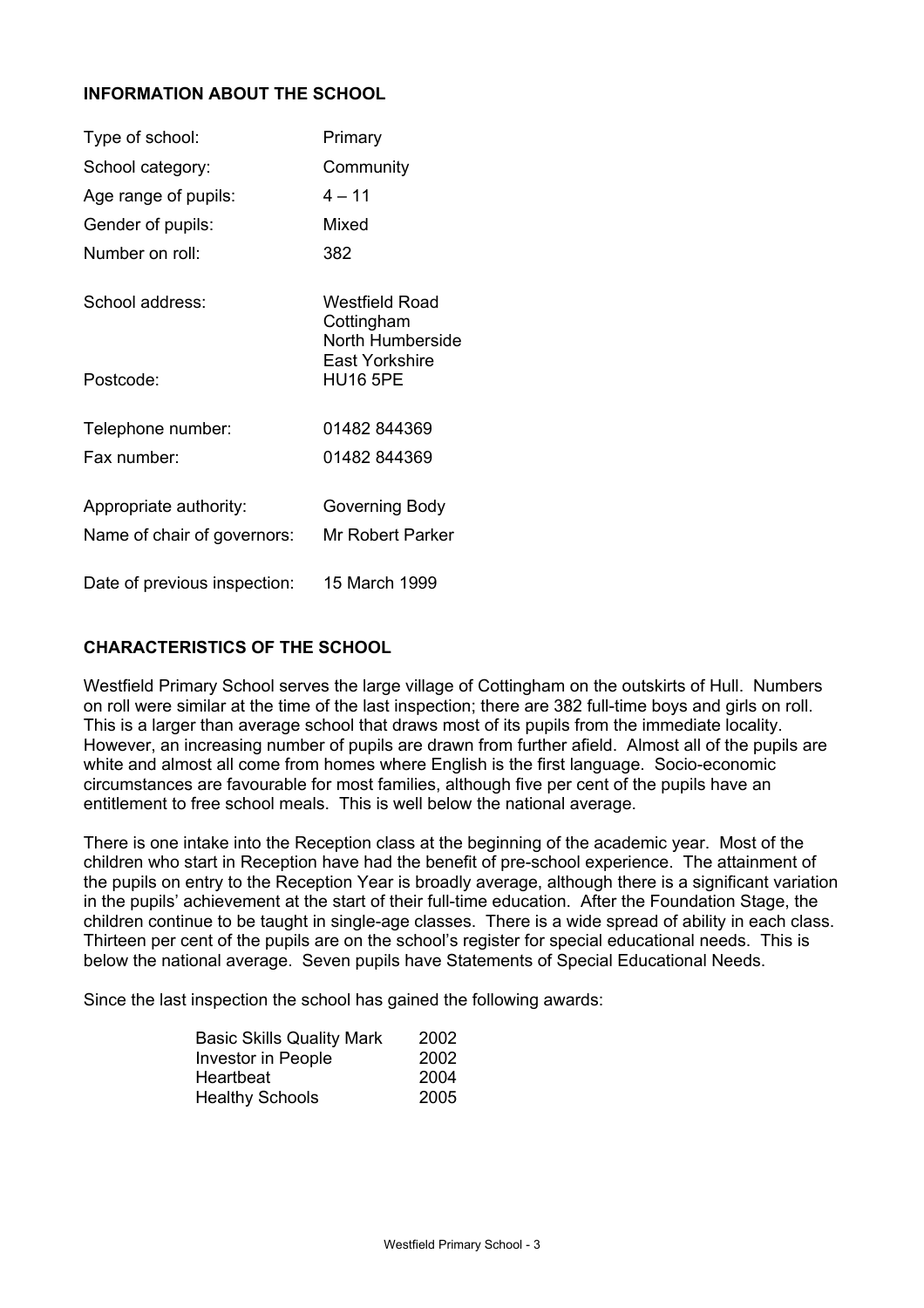# **INFORMATION ABOUT THE INSPECTION TEAM**

| Members of the inspection team |                        | <b>Subject responsibilities</b> |                                                          |
|--------------------------------|------------------------|---------------------------------|----------------------------------------------------------|
| 21190                          | Keith Edwards          | Lead inspector                  | English                                                  |
|                                |                        |                                 | Information and communication<br>technology              |
|                                |                        |                                 | English as an additional language                        |
| 8922                           | <b>Brenda McIntosh</b> | Lay inspector                   |                                                          |
| 15236                          | Morag Thorpe           | Team inspector                  | Science                                                  |
|                                |                        |                                 | Physical education                                       |
|                                |                        |                                 | <b>Foundation Stage</b>                                  |
| 12116                          | Christina Morgan       | Team inspector                  | Art and design                                           |
|                                |                        |                                 | Design and technology                                    |
|                                |                        |                                 | Music                                                    |
|                                |                        |                                 | Personal, social and health<br>education and citizenship |
|                                |                        |                                 | Special educational needs                                |
| 32021                          | <b>Andrew McClean</b>  | Team inspector                  | <b>Mathematics</b>                                       |
|                                |                        |                                 | Geography                                                |
|                                |                        |                                 | History                                                  |
|                                |                        |                                 | Religious education                                      |

The inspection contractor was:

Cambridge Education Associates

 Demeter House Station Road Cambridge CB1 2RS

Any concerns or complaints about the inspection or the report should be made initially to the inspection contractor. The procedures are set out in the leaflet *'Complaining about Ofsted Inspections'*, which is available from Ofsted Publications Centre (telephone 07002 637833) or Ofsted's website (www.ofsted.gov.uk).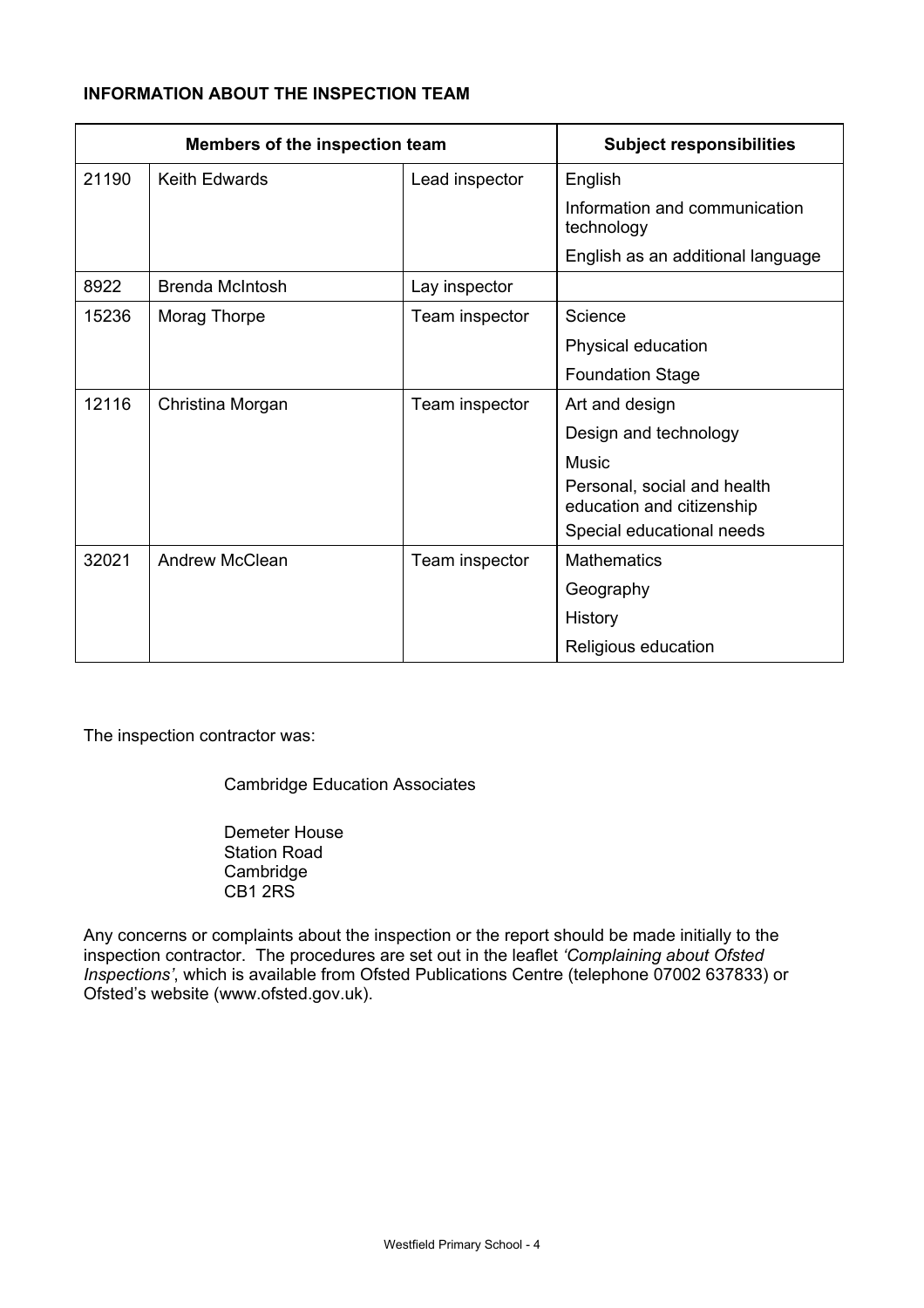# **REPORT CONTENTS**

|                                                                                                                                    | Page |
|------------------------------------------------------------------------------------------------------------------------------------|------|
| <b>PART A: SUMMARY OF THE REPORT</b>                                                                                               | 6    |
| <b>PART B: COMMENTARY ON THE MAIN INSPECTION FINDINGS</b>                                                                          |      |
| <b>STANDARDS ACHIEVED BY PUPILS</b>                                                                                                | 8    |
| Standards achieved in areas of learning and subjects                                                                               |      |
| Pupils' attitudes, values and other personal qualities                                                                             |      |
| <b>QUALITY OF EDUCATION PROVIDED BY THE SCHOOL</b>                                                                                 | 11   |
| Teaching and learning<br>The curriculum<br>Care, guidance and support<br>Partnership with parents, other schools and the community |      |
| <b>LEADERSHIP AND MANAGEMENT</b>                                                                                                   | 17   |
| PART C: THE QUALITY OF EDUCATION IN AREAS OF LEARNING<br><b>AND SUBJECTS</b>                                                       | 19   |
| AREAS OF LEARNING IN THE FOUNDATION STAGE                                                                                          |      |
| <b>SUBJECTS IN KEY STAGES 1 AND 2</b>                                                                                              |      |
| <b>PART D: SUMMARY OF THE MAIN INSPECTION JUDGEMENTS</b>                                                                           | 32   |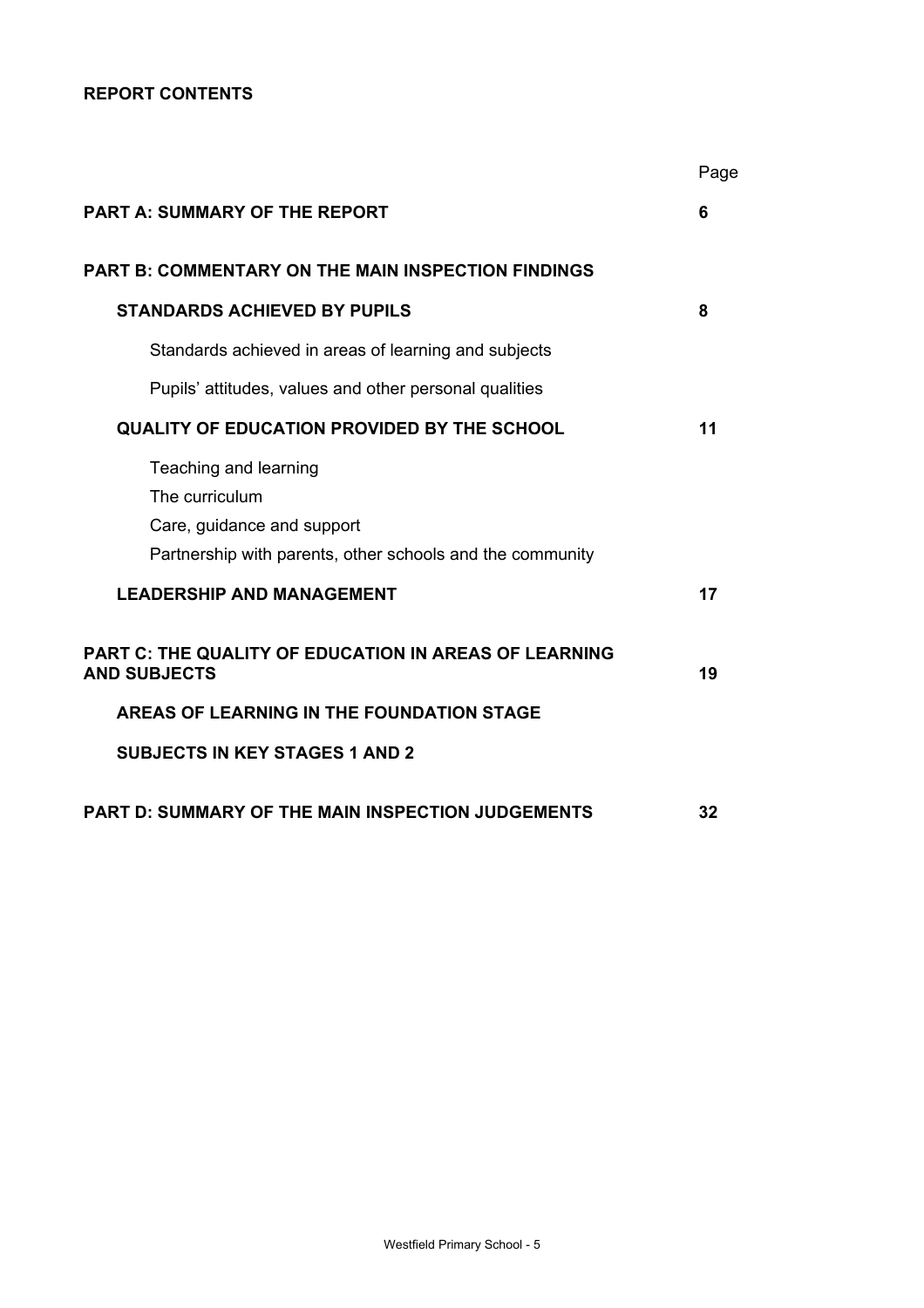# **PART A: SUMMARY OF THE REPORT**

# **OVERALL EVALUATION**

**This is a very effective school, which has many excellent features**. The leadership provided by the headteacher has enabled the school to develop very effective teamwork and a vibrant curriculum. Because of the high quality teaching and learning, standards are well above average in literacy and numeracy at the end of Year 6. Each member of the school community is valued and the pupils are very proud of their school and their achievements. The school gives very good value for money.

The school's main strengths and weaknesses are:

- The headteacher provides excellent leadership and has high aspirations for the school. She has successfully built on the strengths identified in the last report. The school is very well supported by the senior managers and by the governing body.
- Standards are well above average in English and mathematics. In the 2004 national tests for the pupils in Year 6, standards in English were well above those in similar schools.
- The pupils' personal qualities are developed very effectively by the school. Their attitudes to learning and their behaviour are very good.
- The overall quality of teaching and learning is very good. The provision for equal opportunities is excellent.
- The children achieve very well in the Foundation Stage.
- The school has developed very good links with the parents and the community.
- There are no significant weaknesses.

Improvement since the last inspection in March 1999 has been very good. All of the issues have been resolved and the school has made significant improvements in key areas. For example, the role of subject leader has been developed effectively and the school has ensured that there has been a very good improvement in the provision for information and communication technology (ICT); as a result, standards are rising. The school has greatly improved the quality of education and standards in art and design and music are high.

| <b>Results in National</b><br>Curriculum tests at the end | all schools |      |      | similar schools |
|-----------------------------------------------------------|-------------|------|------|-----------------|
| of Year 6, compared with:                                 | 2002        | 2004 | 2004 |                 |
| English                                                   |             | F*   | A*   |                 |
| mathematics                                               |             |      | B    |                 |
| science                                                   |             |      |      |                 |

# **STANDARDS ACHIEVED**

*Key: A\* - very high; A - well above average; B – above average; C – average; D – below average; E – well below average; E\* - very low* 

*Similar schools are those whose pupils attained similarly at the end of Year 2.* 

**The achievement of the pupils is very good**. The children make very good progress in the Reception classes and almost all are set to exceed the Early Learning Goals by the end of the Foundation Stage. This is because the pupils feel secure and the quality of teaching is very good. The pupils continue to benefit from very good teaching in the infant and junior classes and standards are well above average, particularly in English, mathematics and the arts, in Year 6. Results in English in the national tests for pupils in Year 6 in 2004 were in the top five per cent. This is an extraordinary achievement as the results were in the lowest five per cent nationally in the previous year. Current standards in literacy are well above average in Year 6 because the school places great importance on developing the pupils' speaking and listening skills and because the children are encouraged to express their ideas in a range of different subjects. This strategy is particularly helpful to those children who are learning English as an additional language. In mathematics, the pupils benefit from very good systematic teaching and the pupils feel confident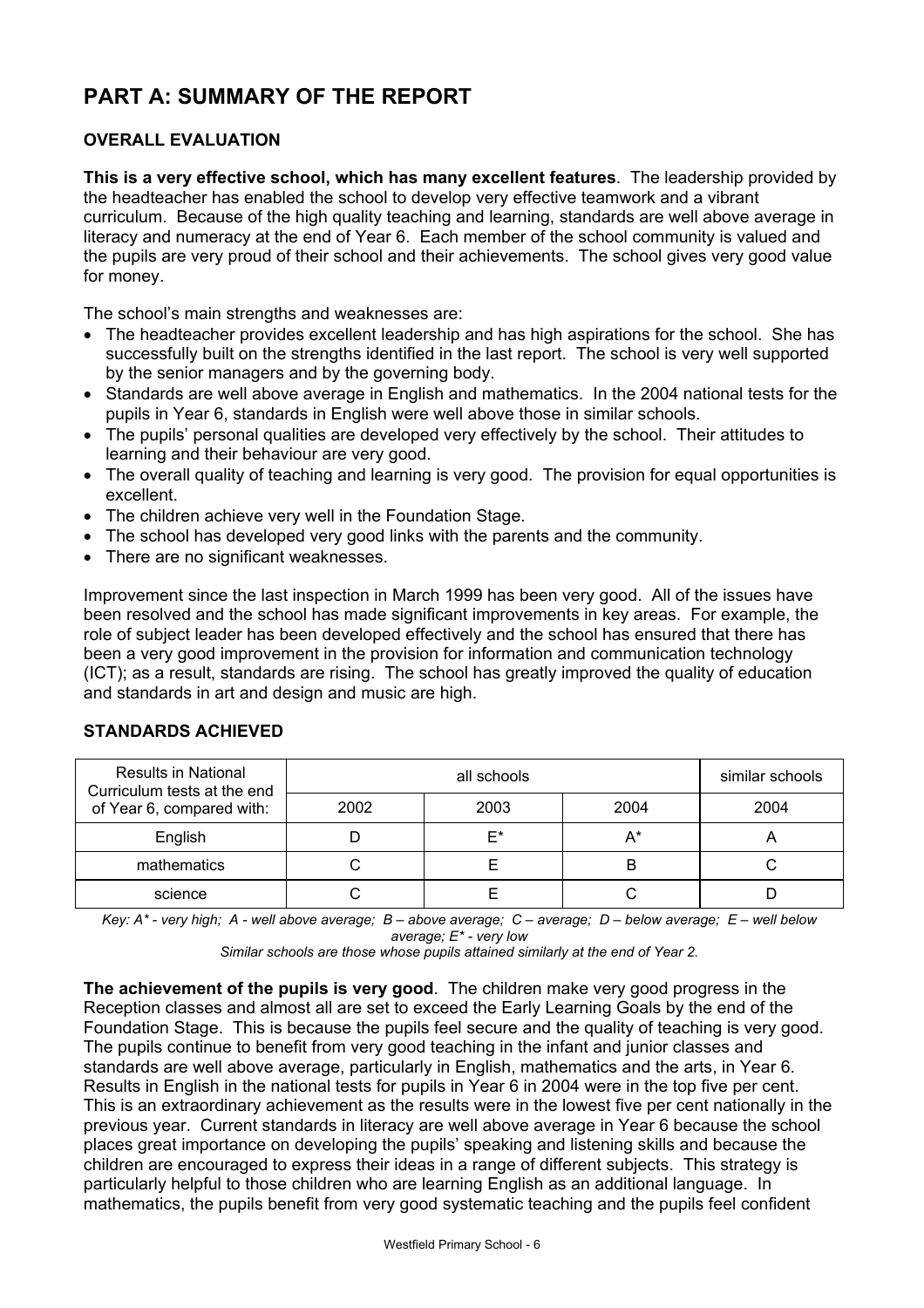about applying their skills in other subjects. The pupils have good opportunities to use the school's computer suite but too little use is made of the classroom computers to develop their understanding in different subjects. In science, the pupils benefit from exciting investigative work, particularly in Years 5 and 6. Throughout the school, the pupils who have been identified as having special educational needs achieve very well. This is because they receive individual support of a high quality and the teaching of the basic skills of reading, writing and number work is systematic. Standards in music and art and design are very good. However, too little time is spent on physical education and this adversely affects the pupils' progress.

Because the school's provision is very effective, the pupils' spiritual, moral, social and cultural development is very good. The pupils grow to become mature, confident and responsible. The pupils have very positive attitudes towards school and their behaviour is very good. The pupils enjoy coming to school and attendance levels are well above the national average.

# **QUALITY OF EDUCATION**

**The school provides a very good quality of education**. **The teaching is very good throughout the school**. The teachers have developed very effective working partnerships with the teaching assistants and they plan very well together across each year group. The teachers make very good use of assessment information to provide a very good level of challenge in literacy and numeracy lessons. Tasks are very well modified for different groups of pupils so that they apply themselves very well and work hard. The provision for those pupils with special educational needs and those who are learning English as an additional language is very good.

The curriculum is very good. Strengths include the school's provision for teaching literacy and numeracy. The curriculum is inclusive. The headteacher and staff work together closely to ensure that all pupils receive similar experiences and opportunities. The school provides an excellent range of activities outside of the school day, which are very well supported. There is very good provision for extra-curricular arts. Good progress has been made in developing the accommodation to meet the demands of the curriculum, particularly for information and communication technology. The school has formed very good partnerships with the parents and the community. It provides very well for the care and welfare and guidance of its pupils.

# **LEADERSHIP AND MANAGEMENT**

The headteacher has achieved her vision to create a very effective school through her excellent leadership, her commitment to high standards and her belief in teamwork. The ethos of the school is very good. Pupils of all abilities and backgrounds feel secure and confident and this enables them to achieve very well. **The quality of leadership and management is very good**. The headteacher has motivated and empowered her colleagues to settle for nothing but the best. The teamwork between members of staff is a strength of the school. Subject leaders have developed their roles very effectively with a clear focus on quality and standards. The climate of the school encourages an open discussion of effective classroom practice. This, together with the more formal programme of monitoring of teaching and learning, continues to improve the quality of teaching. The governors provide very good support for the work of the school. They fulfil their statutory duties and are very successful in maintaining the ethos. Financial systems are very secure.

# **PARENTS' AND PUPILS' VIEWS OF THE SCHOOL**

Parents are very satisfied with the school and think highly of it. The pupils are proud of their school and feel they are valued and very well supported.

# **IMPROVEMENTS NEEDED**

There are no significant areas where the school needs to improve. However, the school recognises the need to develop the use of ICT as a learning tool across the curriculum, and that physical education should be a stronger feature of the curriculum.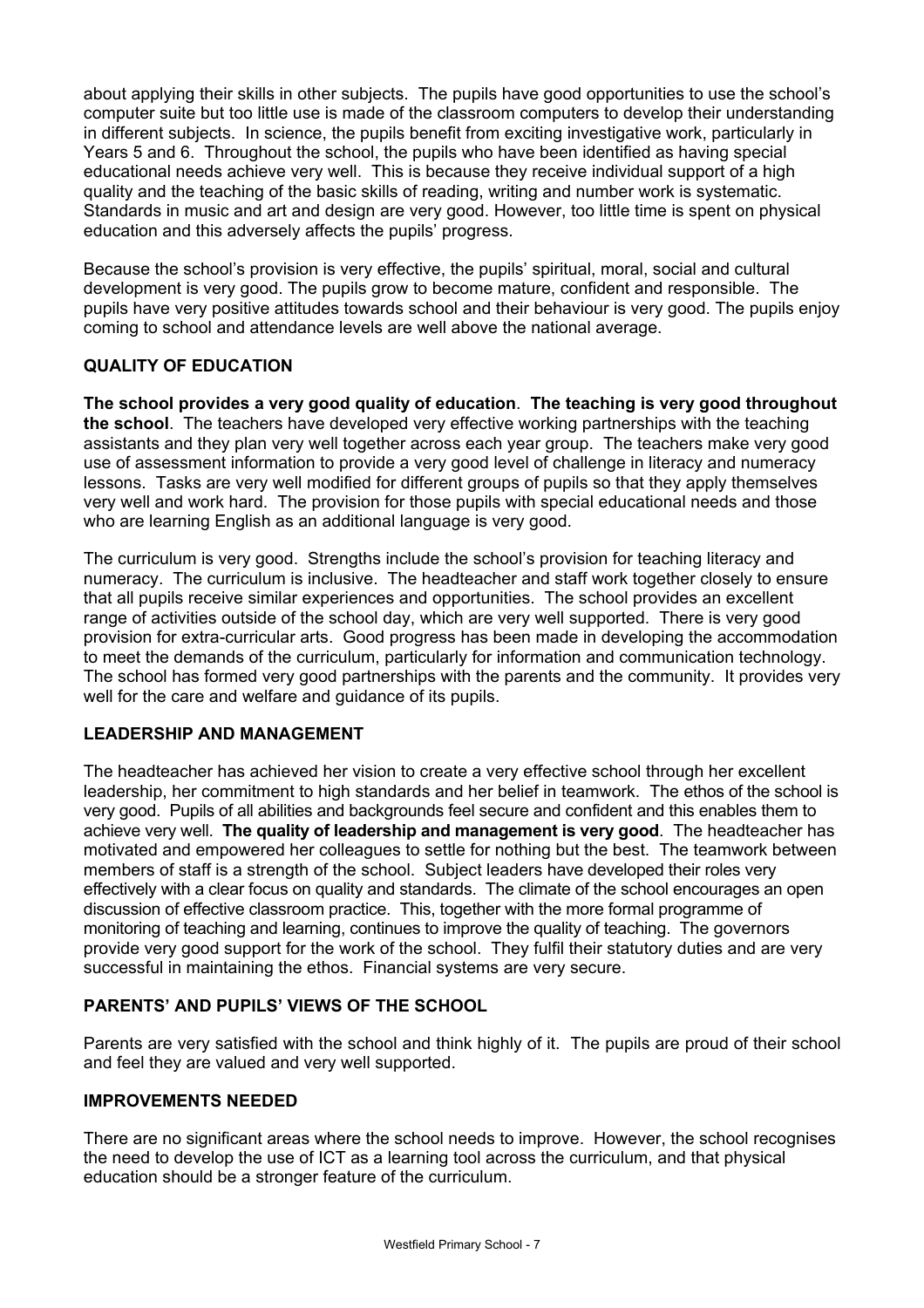# **PART B: COMMENTARY ON THE MAIN INSPECTION FINDINGS**

# **STANDARDS ACHIEVED BY PUPILS**

#### **Standards achieved in areas of learning and subjects**

The overall achievement of the pupils, including those with special educational needs, is very good. Standards in English, mathematics and science are well above average in Year 6. This is because the pupils are well taught and the school's assessment procedures in these subjects are very effective.

### **Main strengths and weaknesses**

- Standards in English and mathematics are well above average in Year 6 and have improved significantly since the last inspection.
- In the national tests for pupils in Year 6 in 2004, standards in English were in the top five per cent nationally; the pupils' achievement was well above that of pupils in similar schools.
- Current standards in reading, writing, mathematics and ICT in Year 2 are above average.
- Pupils with special educational needs and those who are learning English as an additional language make very good progress.
- By the end of the Foundation Stage, most of the children exceed the goals set for them in each of the areas of learning.
- The pupils achieve very well in the arts.

### **Commentary**

1. Children in the Foundation Stage achieve very well and most of them exceed the Early Learning Goals in all areas of learning. The higher attaining and average attaining children already work within the national curriculum levels. Standards have therefore improved since the last inspection. Higher-attaining and potentially gifted and talented children are extremely well challenged, and provision for children with special educational needs is very good now that there is support of a very high quality. Children who are learning English as an additional language achieve as well as other children in the year group.

#### *Standards in national tests at the end of Year 2 – average point scores in 2004*

| Standards in:      | School results | National results |
|--------------------|----------------|------------------|
| Reading            | 16.7 (17.6)    | 15.8(15.7)       |
| Writing            | 14.8 (16.0)    | 14.6 (14.6)      |
| <b>Mathematics</b> | 16.6 (17.3)    | 16.2 (16.3)      |

*There were 53 pupils in the year group. Figures in brackets are for the previous year* 

2. The pupils continue to achieve very well in the infant classes, particularly in the development of their literacy skills. Although there was a significant proportion of pupils with special educational needs in the group, the pupils' achievements in 2004 national tests were above average in reading. In lessons, standards in speaking and listening are well above average. Most pupils listen carefully and speak clearly. This is because, from an early age, the children are encouraged to work in groups and to discuss their work. Furthermore, the teachers set a good example in helping the children to appreciate the richness of language through the range of stories that they tell and through the quality of the experiences that they provide. This strategy strongly supports the pupils' achievement in reading and writing. The systematic teaching of reading, the broad range of opportunities for the pupils to write and the strong links with the parents enhance the pupils' performance.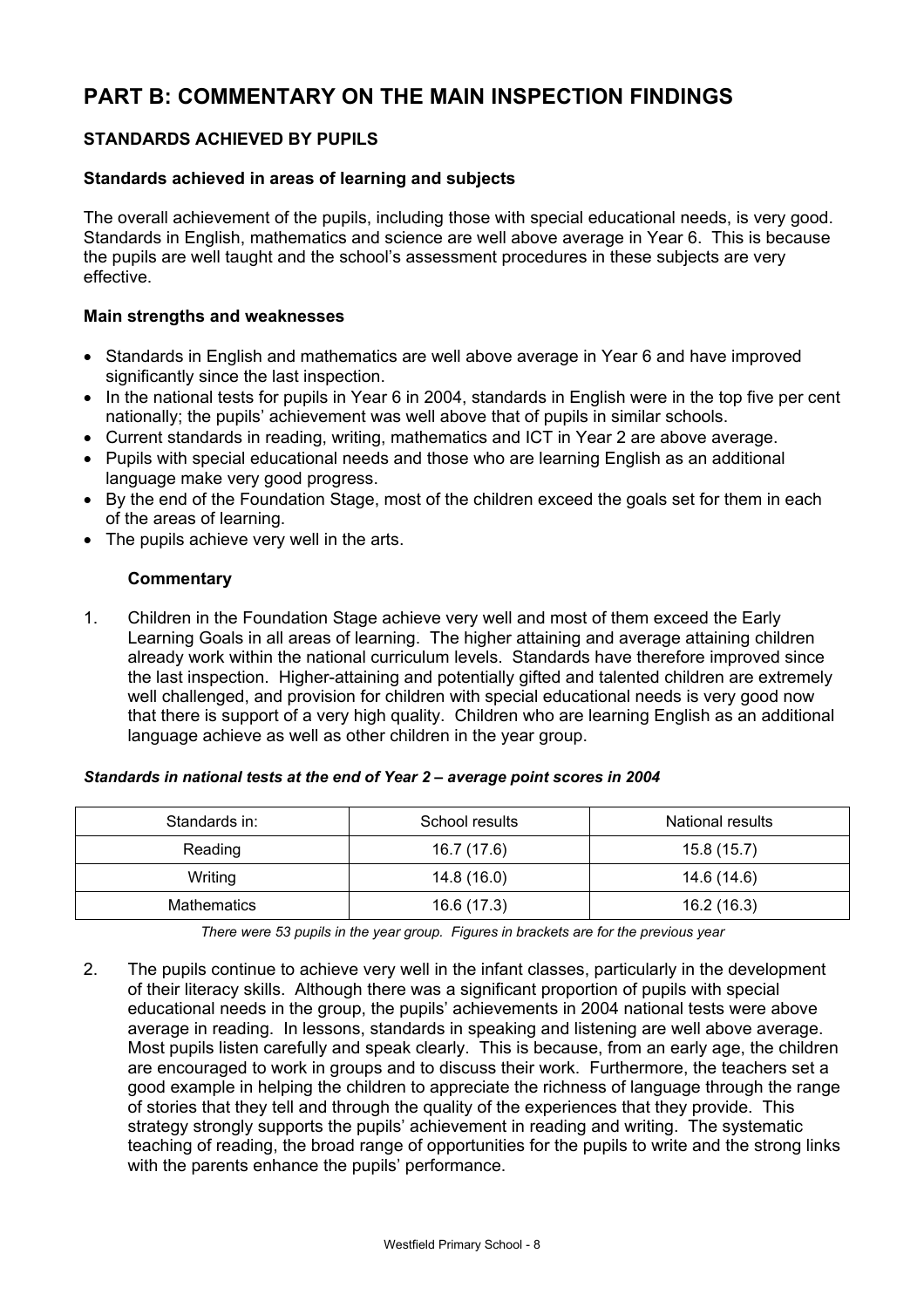3. Standards in mathematics and ICT in Years 1 and 2 are above average because the pupils benefit from teaching of a high quality that is thoroughly planned to help pupils achieve their best. Full use is made of computers to support learning, particularly in Year 2, and this helps the pupils to develop their skills. The use of ICT in different subjects in Years 3 to 6 is much less systematic and consequently standards are broadly average in Year 6. However, the pupils' achievements are very good in the junior classes, because of the high quality teaching and the strength of the curriculum that places such high value on the personal development of the children.

| Standards in: | School results | National results |
|---------------|----------------|------------------|
| English       | 30.6(25.1)     | 26.9 (26.8)      |
| mathematics   | 28.8 (26.0)    | 27.0 (26.8)      |
| science       | 29.6 (28.0)    | 28.6 (28.6)      |

#### *Standards in national tests at the end of Year 6 – average point scores in 2004*

*There were 54 pupils in the year group. Figures in brackets are for the previous year* 

- 4. The above table and the table in the summary show that in the 2004 national tests for pupils in Year 6, results were well above the national average and were well above the average for pupils in similar schools. Results in English were in the top five per cent nationally. The school often exceeds the challenging targets it sets for its pupils. Current standards in English and mathematics are well above average. The pupils have a very clear understanding of what they need to do to improve and work hard to meet the targets set for them. The setting of pupils in English and mathematics has a beneficial impact on the pupils' learning as they respond well to the very good teaching and the thorough use of assessment data. The pupils' literacy skills are very well developed because they are encouraged to use their skills in a wide range of different contexts across the curriculum.
- 5. Current standards in science are above average. The pupils are skilled at setting up investigations and testing their hypotheses. They record their findings well. Standards in religious education are well above average in Year 6 and standards in geography and history are above average because the pupils benefit from a range of stimulating visits to support learning. Art and design and music continue to be strengths of the school and strongly support the pupils' spiritual development. Standards are broadly satisfactory in physical education.
- 6. Pupils with special educational needs and those who are learning English as an additional language achieve very well. The very good systems to support them in lessons, and very effective individual and small group teaching, ensure that they make very good progress in all areas of their development.

#### **Pupils' attitudes, values and other personal qualities**

Pupils' behaviour and their attitudes to school and learning are very good. The pupils' personal development, including their spiritual, moral, social and cultural development, is very good. Attendance is very good and punctuality is good.

#### **Main strengths and weaknesses**

- Pupils are very mature, develop self-confidence, are very keen to learn and enjoy thoroughly all aspects of school.
- Attendance levels are high and well above the national average.
- High expectations of behaviour are expected and achieved; relationships are very good.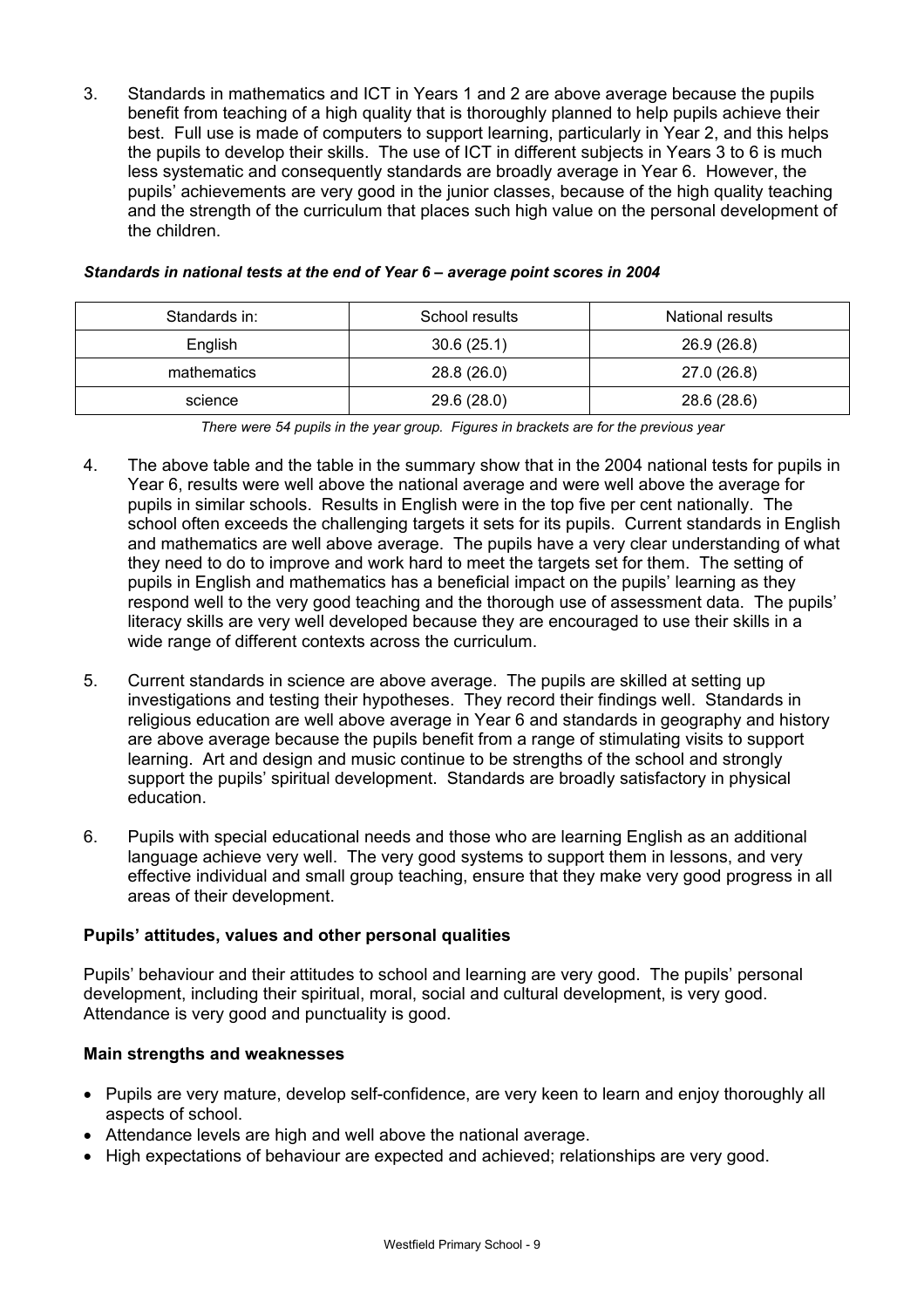- Pupils' social and moral development is excellent and is reflected in the very strong focus the school gives to citizenship.
- Spiritual and cultural awareness is very good.

# **Commentary**

- 7. The pupils' behaviour and personal development were good at the last inspection and have improved significantly since then. Pupils are very keen to learn and to play a full part in the life of the school. In lessons, they are very well motivated by the quiet manner and enthusiasm of the teachers. This gives them confidence to ask questions and allows them to share their ideas. They are inspired to do well and enjoy learning because the teachers make it fun and interesting. Pupils clearly like coming to school. Older pupils appreciate all the opportunities they have been given for learning new things; they look back over their time at the school and say it has been 'a great experience'. Equally, pupils with special educational needs have very positive attitudes to work, and take a full and active part in lessons. The Reception staff nurture personal and social development very well, enabling children to form trusting relationships, to co-operate, to share and to take turns.
- 8. The school and parents work very well together encouraging regular attendance and punctuality. This results in high attendance, which makes a significant contribution to pupils' very good achievement. Parents support their children very well and this contributes to children's positive attitudes and keenness to learn and do well. Since the last inspection the school has made significant improvements in the marking of registers and recording absences. Monitoring absences has also helped to improve the levels of attendance.

| Authorised absence |     | Unauthorised absence |     |
|--------------------|-----|----------------------|-----|
| School data        | 3.3 | School data          | 0.1 |
| National data      | 5.1 | National data        | 0.4 |

### *Attendance in the latest complete reporting year 2003/04 (96.6%)*

- 9. Pupils have an excellent understanding of right and wrong. Staff lead by example. They use the school's excellent systems to promote high standards of self-discipline so that pupils are very well behaved and enjoy their work. All pupils, including those with special educational needs and gifted and talented pupils, are expected to give of their best in all aspects of the life and work of the school. Bullying is not perceived to be a problem by pupils, but they feel that if any form of harassment did occur, it would be taken most seriously and dealt with very effectively by staff. At playtimes pupils play happily and energetically. Playground pals are very supportive of younger pupils and organise games, such as parachute activities, that help develop co-operative skills. Parents are happy with the way pupils conduct themselves and behave. There is a high mutual respect between adults and pupils and between the pupils themselves.
- 10. The development of pupils' social awareness and the promotion of citizenship are given great importance and have helped to establish very strong, warm relationships throughout school. Teachers challenge pupils well to work collaboratively, either in pairs or small groups, to talk things through and learn from each other. Pupils are helped to feel important through the many duties around school that they are entrusted with. Many pupils take on responsible roles, such as those of school councillors, playground pals, road safety officers and monitors, which contribute very well to the running of the school. Pupils are very friendly and polite and, on their own initiative, offer to help visitors and other pupils. The strong programme of citizenship enables pupils to gain a very good awareness of the rights and responsibilities that arise from living in a community. Older pupils develop the skills needed for economic wellbeing through 'enterprise days', when they meet business partners and learn about working in

the community. Projects enable pupils to develop the skills and attitude required for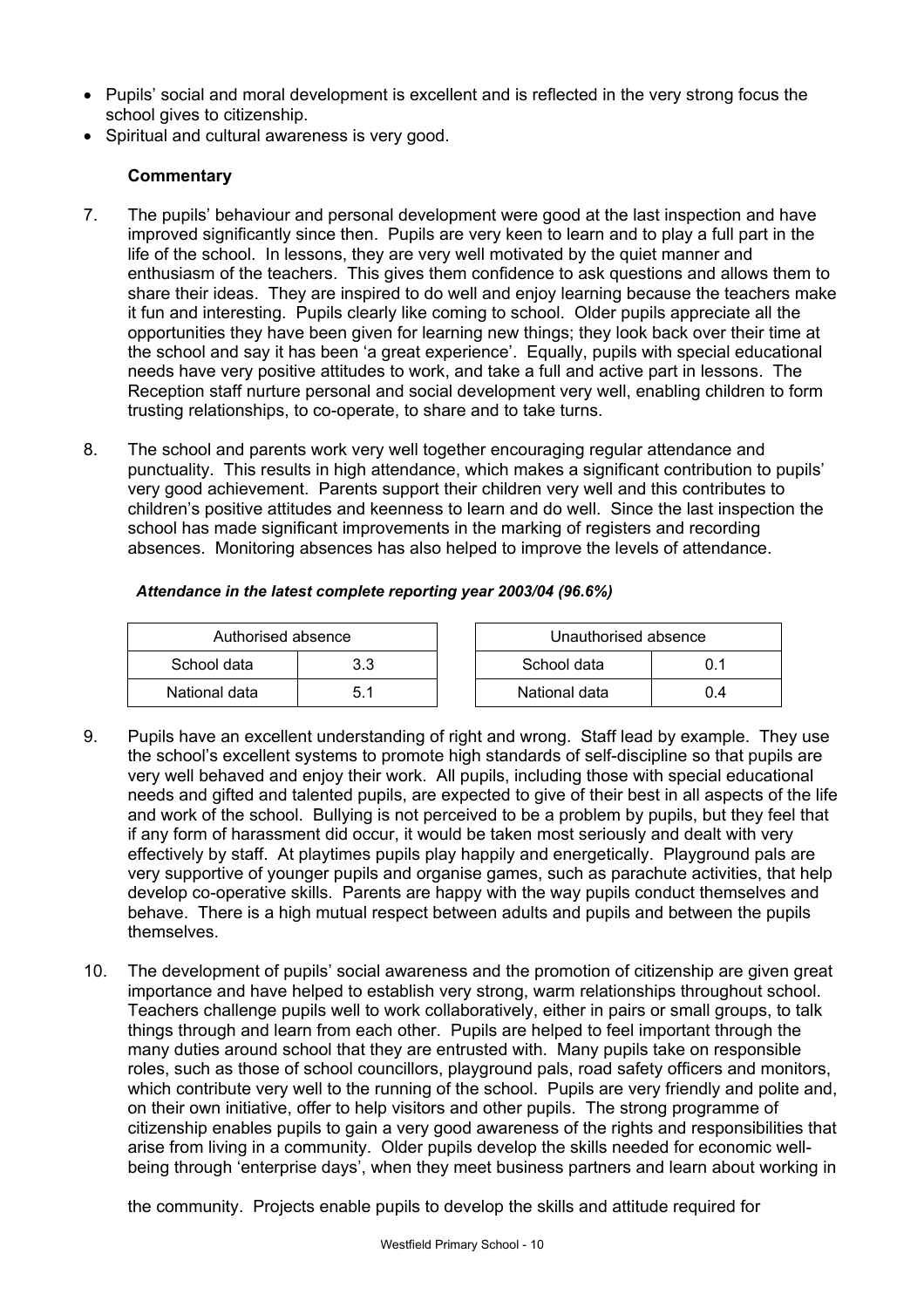enterprise, personal success, lifelong learning and employability. In a recent project pupils learned about democracy, taxation and the needs of a community.

- 11. Pupils' spiritual awareness is very well developed and underpins all that takes place in the school. Throughout the school a strong caring ethos is created through a shared sense of purpose and pride in the pupils and their achievements. Teachers make positive comments and suggestions to help pupils learn. This develops their self-esteem and confidence. Assemblies are very carefully planned to strengthen pupils' appreciation of why it is important to distinguish between right and wrong. Carefully chosen stories from a range of religious and secular sources are used well to teach pupils that what really matters in life is the way we treat other people. Teachers make very good use of literacy, music and art to enrich pupils' creative and emotional development. They help pupils to make connections between subjects, and ask them questions to make them think. Class discussions and debates give pupils good opportunities to listen to varied opinions and to show respect for the differing views and feelings of others.
- 12. Pupils gain a very good understanding of their own cultural traditions and the diversity and richness of other cultures. They are clearly influenced by the broad range of visits and visitors to the school, which helps them develop a very good appreciation and respect of others beliefs, ideas and cultures. Pupils learn about other world faiths and traditions through subjects, such as art and design, history, geography and religious education, and themed cultural days which help them to learn about living in the diverse cultural heritage of today's society. Parents feel the school encourages the sharing of ethnic experiences well, and makes good use of the different cultures within the school community.

# **Exclusions**

There have been no exclusions in the reporting year.

# **QUALITY OF EDUCATION PROVIDED BY THE SCHOOL**

The quality of education provided by the school is very good.The curriculum is very good and the school provides a very good standard of care for its pupils. The work set is very well tailored to match the abilities of different groups of pupils, so that they apply themselves well and try hard.

# **Teaching and learning**

The quality of teaching and learning is very good and makes a significant contribution to the pupils' achievements. Assessment information is used very effectively to plan work for different groups of pupils.

#### **Main strengths and weaknesses**

- The very effective monitoring of teaching and learning has raised standards sharply since the last inspection. The quality of teaching is very good throughout the school.
- Assessment procedures are used very effectively to help the pupils to learn.
- Literacy and numeracy are very well taught.
- The school is successful in ensuring that those pupils with special educational needs and those who are learning English as an additional language achieve well.
- The teachers have formed a very effective partnership with the teaching assistants.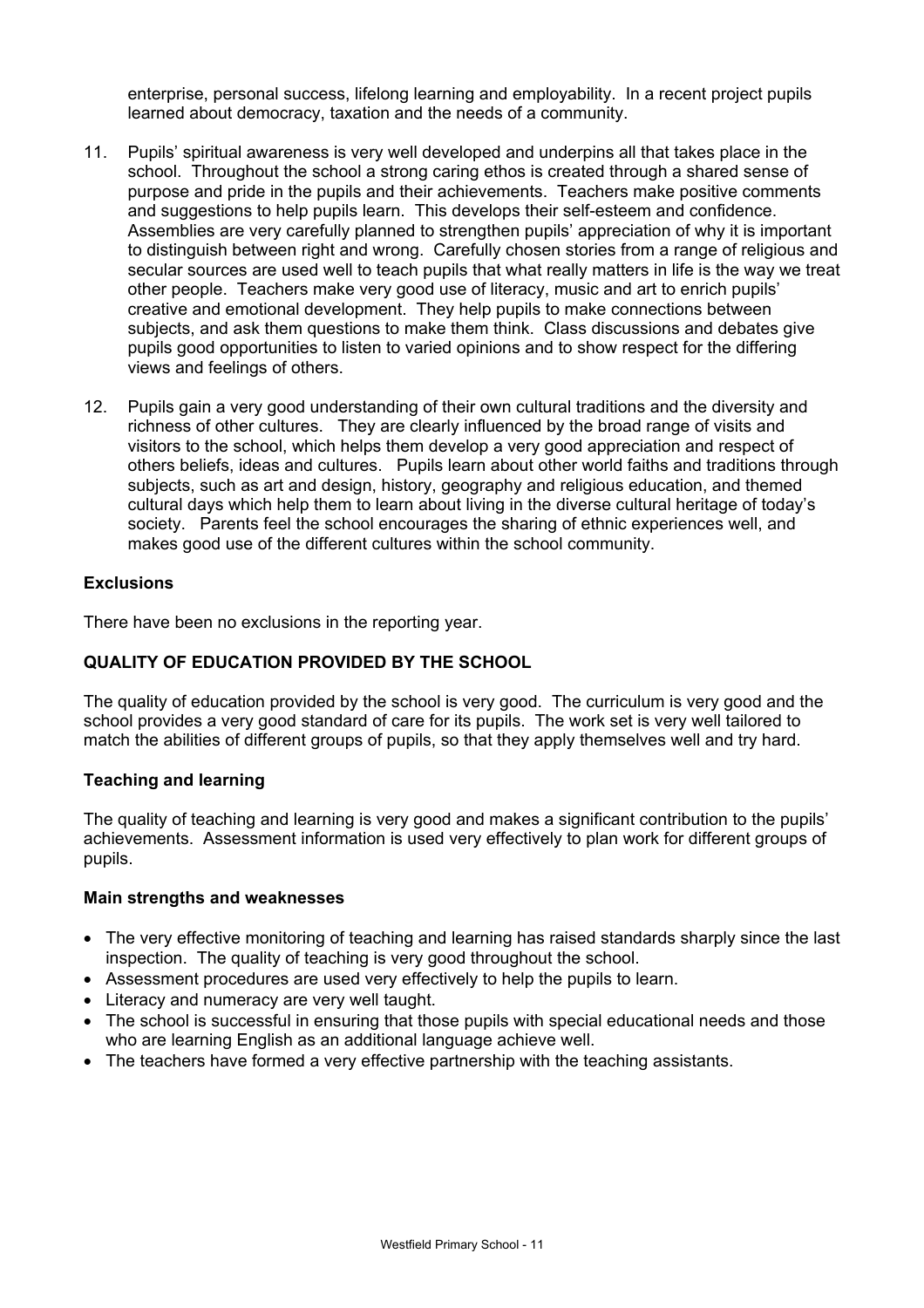# **Commentary**

#### *Summary of teaching observed during the inspection in 40 lessons*

| Excellent | Verv good | Good     | Satisfactory | Unsatisfactory | Poor    | Verv poor |
|-----------|-----------|----------|--------------|----------------|---------|-----------|
| 4 (10%)   | 15 (38%)  | 19 (47%) | 2(5%)        | $0(0\%)$       | $(0\%)$ | 0 (0%)    |

*The table gives the number of lessons observed in each of the seven categories used to make judgements about lessons; figures in brackets show percentages where 30 or more lessons are seen.* 

- 13. Children get off to a flying start in the two Reception classes because they are very well challenged in all activities. The adults work as a highly effective team; staff know the children very well and cater for their needs very effectively. Lesson planning is excellent in all areas of learning and ensures the learning is fun for the children and a continuity of approach between both classes. The provision has greatly improved since the last inspection. There is an appropriate emphasis on the early diagnosis of pupils' learning problems. For example, the diagnosis of pupils' individual difficulties is very precise. As a result, the targets set on pupils' individual education plans are well focused. Tracking systems are used very effectively to follow the children's progress. The school has been very successful in developing partnerships with parents. The majority of parents provide good support for pupils' learning at home.
- 14. The teaching team in Years 1 and 2 is highly effective. Teachers are very thorough in teaching early reading, writing and mathematical skills. Very good attention is paid to pupils' previous attainment when planning work, and this ensures that lessons run smoothly. There is a very good variation in the work set for the range of ability, and for the age range, in each class. Feedback to pupils is very good and the pupils are clearly informed about what they need to do to improve. This is a very secure foundation for the pupils' further learning. In literacy and numeracy lessons, the rigorous use of assessment information and the high quality of the feedback given to pupils enable pupils to achieve well. For example, in a highly effective lesson in Year 1, the teacher cleverly developed the pupils' skills of observation, speaking and listening. She did this by using high quality pictures, which the children studied and discussed in groups, and noted their observations. Because the images were graded to match the different ability groups, and the adults used their questioning skills very effectively, all of the pupils were able to succeed.
- 15. The development of the pupils' communication skills continues to be a high priority as they progress through the school. Many lessons begin with very lively question and answer sessions that build on what the pupils know from a previous lesson or unit of work. For example, in a literacy lesson for the pupils in Year 6, the teacher efficiently and effectively enabled the pupils to consider their emotional response to the previous week's residential visit. Furthermore, from the Reception class onwards, teachers expect the pupils to put their ideas down on paper. This means that the pupils experience a good range of opportunities to practise their writing in different subjects, developing both their confidence and their expertise. Homework is used very well throughout the school, particularly to help the pupils develop their literacy skills.
- 16. The learning of pupils with special educational needs, and those who are learning to speak English as an additional language is very good, as is the teaching they receive. The coordinators and their colleagues are highly skilled in helping pupils to access the same curriculum as the rest of the class and teachers are careful to provide work that is well matched to pupils' abilities. Class teachers have a clear awareness of the range of pupils' needs and are careful to ensure that all pupils have opportunities to contribute to discussions.
- 17. Pupils are supported well within classrooms by class teachers and a hardworking and effective team of teaching assistants. Class teachers ensure in their lesson plans that appropriate provision is made for pupils with particular learning needs and the teaching assistants provide good, and frequently very good, support for pupils. They monitor pupils'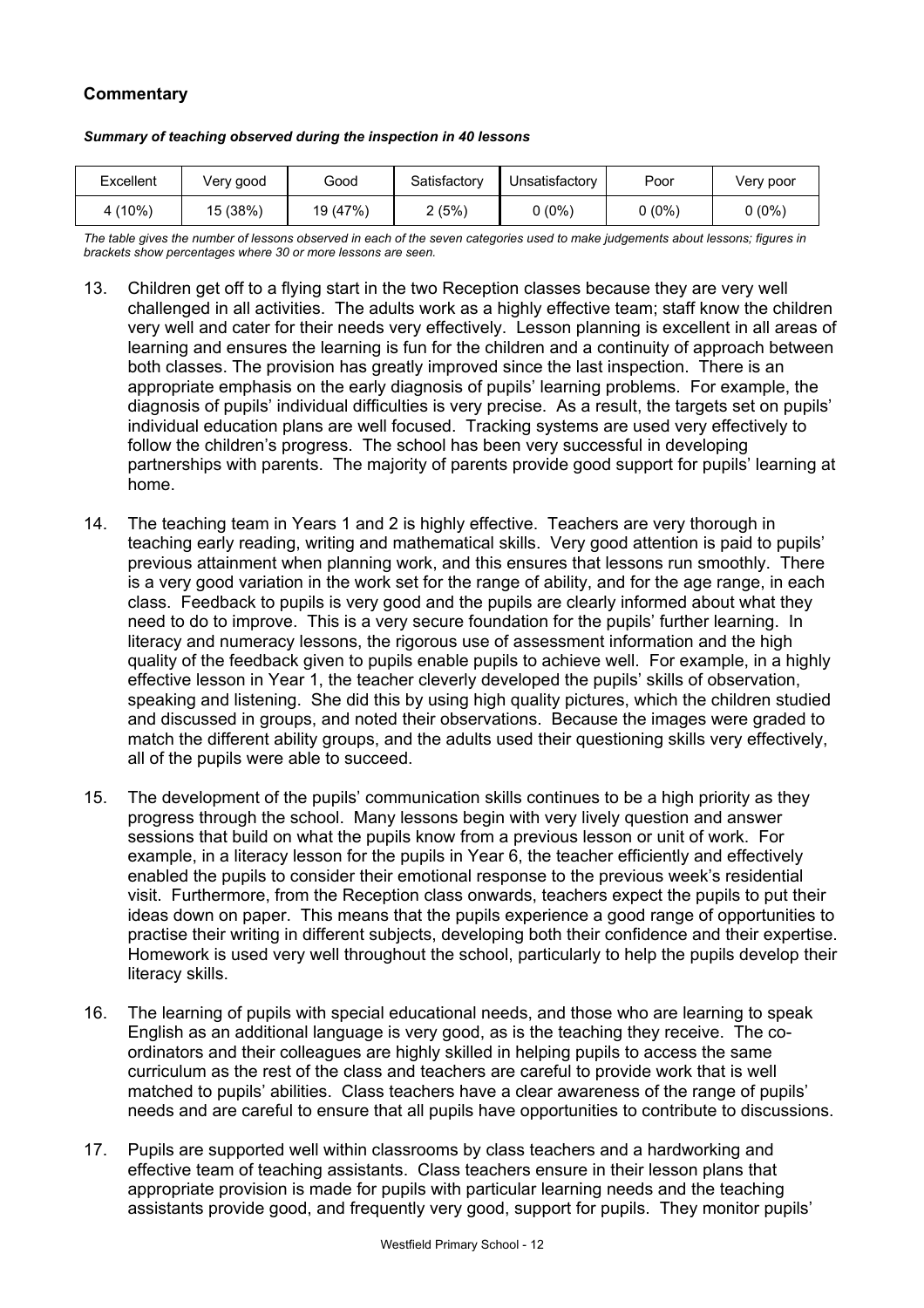progress during lessons and provide a good blend of help and challenge. Teaching assistants make a very positive contribution to the pupils' learning in the computer suite. However, the school is aware that ICT is still not used to full advantage in the support of pupils in the classrooms.

# **The curriculum**

Curriculum provision is very good overall.

### **Main strengths and weaknesses**

- Provision made for extra-curricular activities, visits and visitors to enrich the curriculum is excellent.
- Provision for pupils with special needs is very good.
- The curriculum for the Foundation Stage is very good.
- Provision for personal, social and health education and citizenship is very good.
- Curriculum planning including the development of cross curricular links is very good.
- Provision for pupils' physical education is limited.

- 18. The school provides a broad and stimulating curriculum with good coverage of all subjects except physical education. The school has embraced recent national initiatives with gusto and the curriculum is exciting and motivating. The teaching of French has recently been successfully introduced for pupils in Years 3 to 6 and teachers take every opportunity to reinforce this throughout the day. It is proposed to extend this to the younger pupils in the next academic year.
- 19. Although most schemes of work are based on national guidelines, the curriculum is planned and delivered in a meaningful and relevant way with considerable emphasis on making links between different areas of learning. The curriculum is enhanced by a wide range of visits in the locality and visitors to the school and this is very effective in engaging pupils in their learning. A residential visit for Year 6 pupils not only supports the curriculum but also makes a valuable contribution to pupils' personal and social development.
- 20. The planning and implementation of the Foundation Stage curriculum for children in the Reception class are very good. All six areas of learning are given appropriate attention through interesting and stimulating activities. The very high quality and enriching range of learning opportunities in the Foundation Stage contribute to very high levels of achievement; this has significantly improved since the last inspection owing to the enthusiasm and vision of the co-ordinator and governors in developing a stimulating range of experiences, including the outdoor area.
- 21. The school provides a wide range of extra-curricular activities that extend and enrich the curriculum. The opportunities for pupils to extend their music making are particularly impressive. Instrumental tuition is available in woodwind, string and brass instruments, and a variety of music ensembles makes a valuable contribution to the life of the school.
- 22. The provision for physical education is only just satisfactory. Although there are several out of school activities, these do not compensate for the limited provision in lessons. Only one lesson in physical education is timetabled each week and there is insufficient monitoring of what actually happens in lessons. The additional provision in 'creative activity time' does not contain sufficient direct teaching or structure to develop pupils' skills.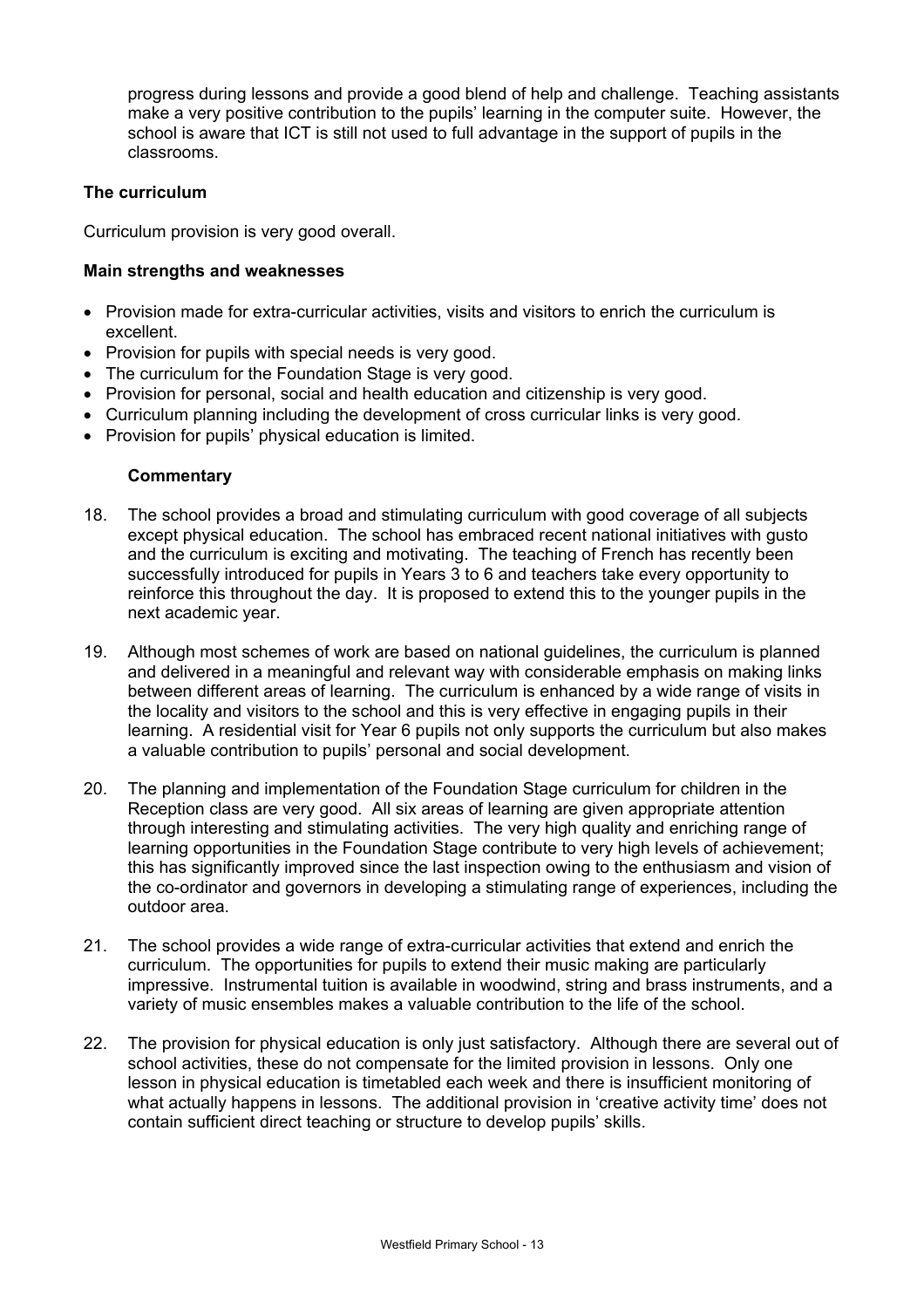- 23. The provision for pupils with special educational needs and those for whom English is an additional language is very good. The pupils are very well supported and there is a strong focus on helping all pupils to access the curriculum. There is a sensitive balance between children learning in the class and in small groups. Resources and activities are very well chosen and, as a result, the pupils achieve very well. The very good team work between teachers and support staff supports the inclusive nature of the school. Setting arrangements in English and mathematics allow teachers to focus sharply on pupils' different needs with interesting and finely tuned tasks which make pupils eager to learn. Gifted and talented pupils are identified and suitably challenged by the work provided and have opportunities through extra-curricular activities to develop their talents.
- 24. The school's provision for personal, social and health education is central to its ethos and permeates all aspects of school life. The school has achieved a Healthy Schools Award and there is evidence of this throughout the school. Pupils are well aware of what can affect their health and well-being and show a keen concern for the environment. Sex and drugs education are well established. Pupils are confident in taking responsibility and citizenship awareness is further promoted through the school council. Participation in the 'Young Enterprise' scheme encourages pupils' awareness of the economic world.
- 25. The school provides a spacious and attractive learning environment with very high quality displays which celebrate pupils' work. Outside areas are generous and attractive. Teachers work hard to overcome the idiosyncrasies of the building and are largely successful as there is little observed impact on pupils' learning. Resources are plentiful and mostly used well.
- 26. The adults who work in the school are very good role models and establish very good relationships with the children. They work as a very effective and cohesive team. They monitor all aspects of children's learning and personal and social development very carefully. Parents comment very favourably on the provision in the class and the encouragement they receive to be involved in their children's learning.

# **Care, guidance and support**

The school makes very good provision for ensuring pupils' care, welfare, health and safety, which is an improvement since the last inspection. It provides pupils with very good support, advice and guidance. There are very good arrangements in place to involve pupils in the school's work and development.

#### **Main strengths and weaknesses**

- There is a strong emphasis on the welfare and care of pupils and the school has a number of very successful initiatives to support pupils' personal development very well.
- New pupils to the school are made to feel very welcome and soon settle into their new surroundings.
- The information on pupils' academic achievements is used very well to guide their future learning.
- Pupils are fully involved in influencing decisions about how the school can improve.

# **Commentary**

27. Pupils feel safe and secure in school and the very good attention paid to their care, welfare and safety allows them to concentrate on learning. Staff work hard to make the school a very welcoming place for pupils. Arrangements for health and safety are very good. Regular inspections and risk assessments of the building and equipment are undertaken and detailed records are maintained. Child protection procedures are very good and very well established. At lunchtimes, clear systems and routines ensure a continuity of pupils' welfare and safety. The 'playground pals' have a key role in helping and looking after other pupils. Pupils find their teachers kind and helpful and feel they are looked after very well. As a result, they are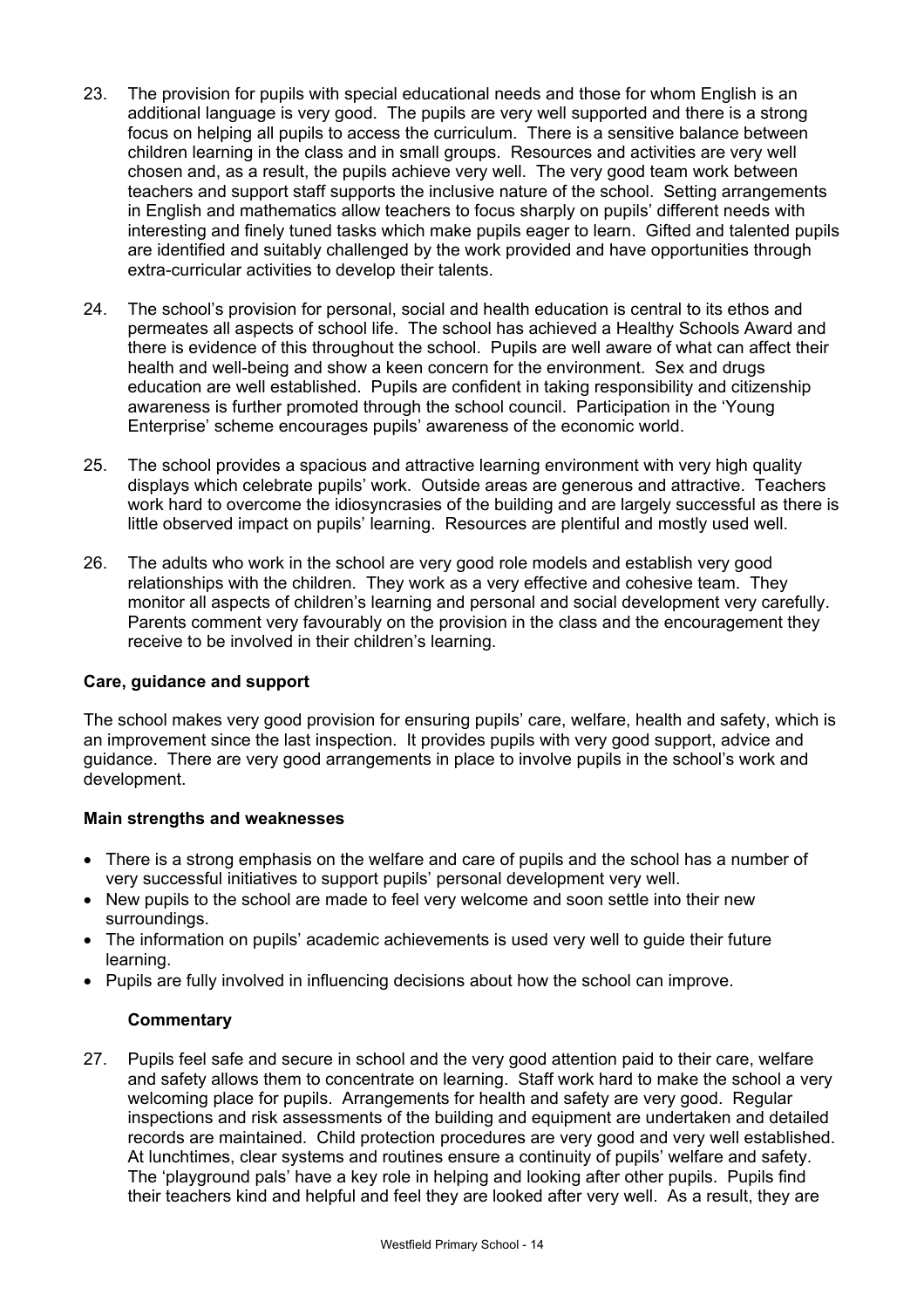happy in their learning. Pupils develop very good and trusting relationships with staff and confidently ask for help if they need it. They feel their teachers are very caring and understanding. The concern for pupils' welfare extends to the promotion of healthy lifestyles and the school has recently received recognition of this by gaining a Healthy Schools Award. Pupils are encouraged to eat healthy food, drink plenty of water and to take part in 'brain gym' sessions to help improve their concentration levels for learning.

- 28. New pupils arriving at the school soon make lots of friends and are helped to settle into their new surroundings. There are very good arrangements to help new Reception children and their families to familiarise themselves with the staff and routines of school life. The staff establish early links with parents through well-planned meetings and home visits and gather information about the children in order to maximise support and guidance. The school is welcoming, and the friendly atmosphere as children arrive at school each day gives them confidence to quickly settle into the routines of the day. The transition arrangements between Years 2 and 3 and between Years 6 and 7 are very well thought out, and help pupils transfer successfully to the next phase of their education.
- 29. The school acknowledges pupils' successes well by celebrating and rewarding those who have made good gains in their academic and personal progress. This boosts pupils' confidence and raises their self-esteem. Teachers and teaching assistants work very effectively alongside each other in lessons. They are quick to respond to pupils' needs and provide pupils with the extra help they need to improve their learning. Information about pupils' academic achievements is used very well to guide future learning. Pupils have a very good understanding of how well they are doing and what to do to improve their work. As a result, their achievement is very good. Pupils with special educational needs and those learning English as an additional language are supported very well in class, so they take a full and active part in lessons. The targets on the individual education plans are detailed, giving staff a clear understanding of the specific areas of learning to focus upon, and this helps the pupils to achieve very well.
- 30. Pupils are actively encouraged to help improve the school. Their views are canvassed and the school takes their suggestions seriously. School councillors influence change and make decisions on how to improve the school. On their own initiative they organise and run fundraising events and help in the day-to-day running of the school. Pupils' views influence school policies and improve the quality of the environment, both indoors and outdoors. This has a positive effect on their personal development. Pupils clearly take ownership of the school and are proud to be a part of its development.
- 31. The staff take every possible opportunity to ensure that children learn in a safe and stimulating environment both in the classroom and in the adjacent outdoor accommodation. The assessment of learning is detailed, thorough and rigorously used to guide planning for all children. The assessment system is very effectively managed and all members of staff understand their responsibilities for specific aspects of it. It is very effectively maintained and monitored and guides planning for groups of children and individuals.

# **Partnership with parents, other schools and the community**

The very good partnership with parents, and with the community contributes very well to the pupils' learning and to pupils' very good personal development. Links with other schools are also very good.

# **Main strengths and weaknesses**

- There is a strong partnership with parents which is based upon their confidence in the school; the school listens to parents and acts upon their views.
- Very good arrangements for communication keep parents very well informed about the school, the curriculum and their children's progress.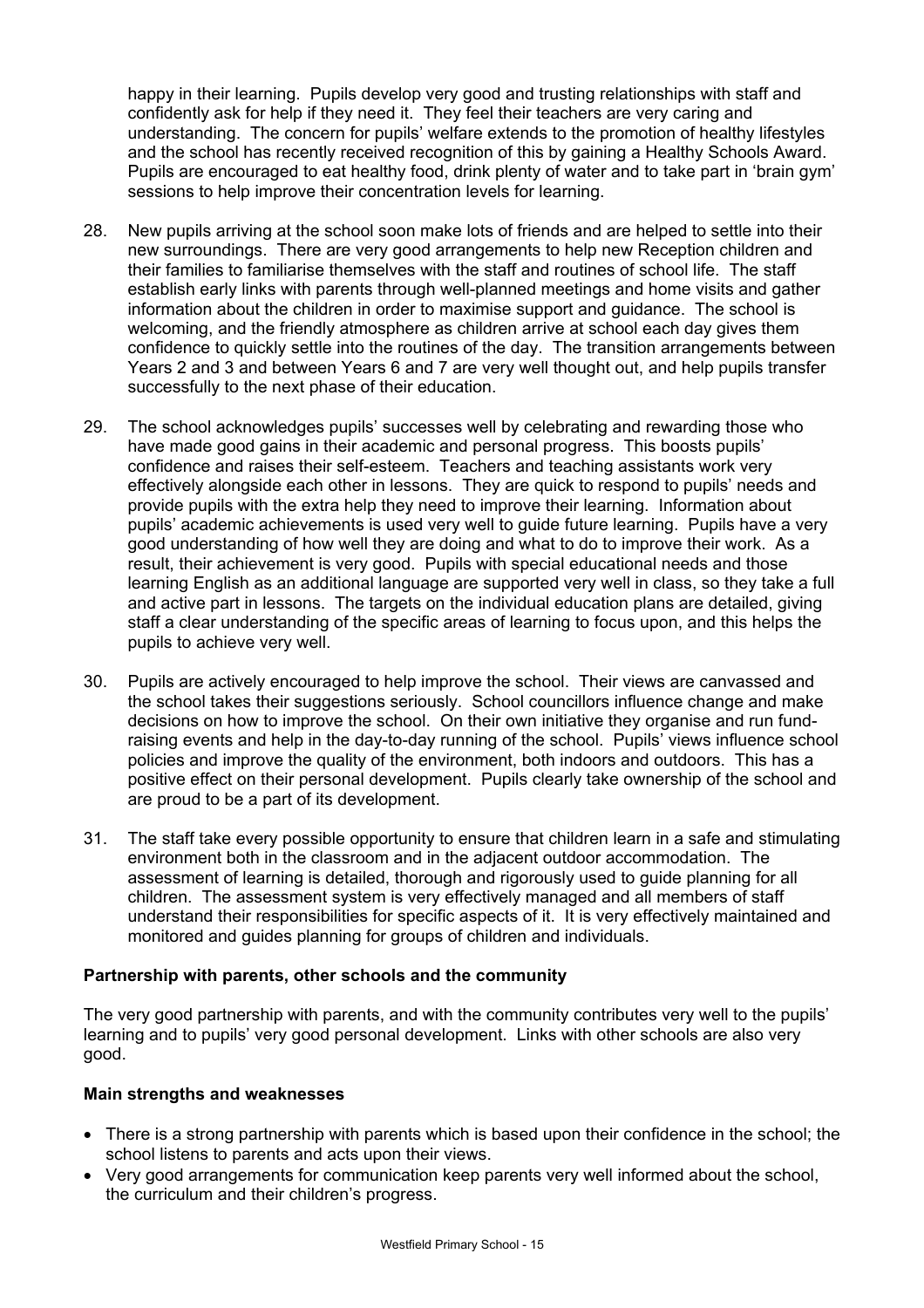• The school works effectively with the community and other schools to enhance learning and to increase opportunities for pupils' personal development.

- 32. The school is very popular within the community and highly regarded by parents. Parents make a very good contribution to their children's learning and to what the school achieves. They accompany educational visits, and a very good number help in school regularly, sharing their particular expertise. They are deployed effectively, supporting the teaching and learning well. The Westfield School Association is a very active group and organises a wide range of social events to support the school. It raises substantial amounts of money each year, which is used wisely to purchase extra resources to assist pupils' learning. Fund-raising activities are given a welcome boost by an excellent link with a local industry, which doubles any funds raised. Parents' attendance in school at performances, special events and meetings to find out about the curriculum and what their children are learning is very good. Parents ensure their children attend school regularly and punctually and are supportive of the school's aims and values. The willingness and high level of support given by parents to assist their children's learning at home and at school contribute to the good standards they achieve.
- 33. The school communicates very well with parents through a very good range of information sent to them about the school, the curriculum and their children's progress. Regular curriculum and topic information provided through newsletters and meetings helps parents assist their child's learning at home. There is a regular sharing of information about the pupils' progress. Annual reports provide a detailed summary about pupils' achievements and include targets for future learning. Parents of pupils with special educational needs are very well informed about their children's progress. They work closely with class teachers to help set new targets for their children on their individual education plans. The school regularly seeks parents' views and a great deal of consultation takes place with parents when specific issues arise.
- 34. Teachers establish very effective links with all parents and children before children join the Reception class. This ensures that children are confident in school routines and that the adults know the individual needs of the children. Parents are very well informed about the curricular needs and how to help their children at home. The involvement of parents in their children's reading is particularly successful and contributes to very high standards. The "Share a Skill" lending library is a key event each week and children and parents jointly select different activities depending on interests.
- 35. The school has very good links with other schools that contribute to pupils' very good achievement and personal development. There are regular opportunities for the sharing of curricular issues and staff expertise. The school makes very good use of local resources in terms of working with people and visiting places to bring learning alive, which makes a very good contribution to pupils' understanding of the wider context of learning. The school makes very good use of local businesses and people to raise pupils' awareness of the world of work. For example, Year 4 pupils visited a local supermarket to gain practical first hand experiences with their topic on change and money. The school choir enriches community life by performing at various local places and in other schools. The school's partnership with parents and the community has strengthened since the last inspection.
- 36. A few parents raised concerns about the staggered start at the beginning of the school year for the Reception children; the inspection team took notice of this but found that children's standards have not been noticeably affected as they remain high. Children benefit from the high quality of parental involvement, both in school and at home, and from other professional people who help in school.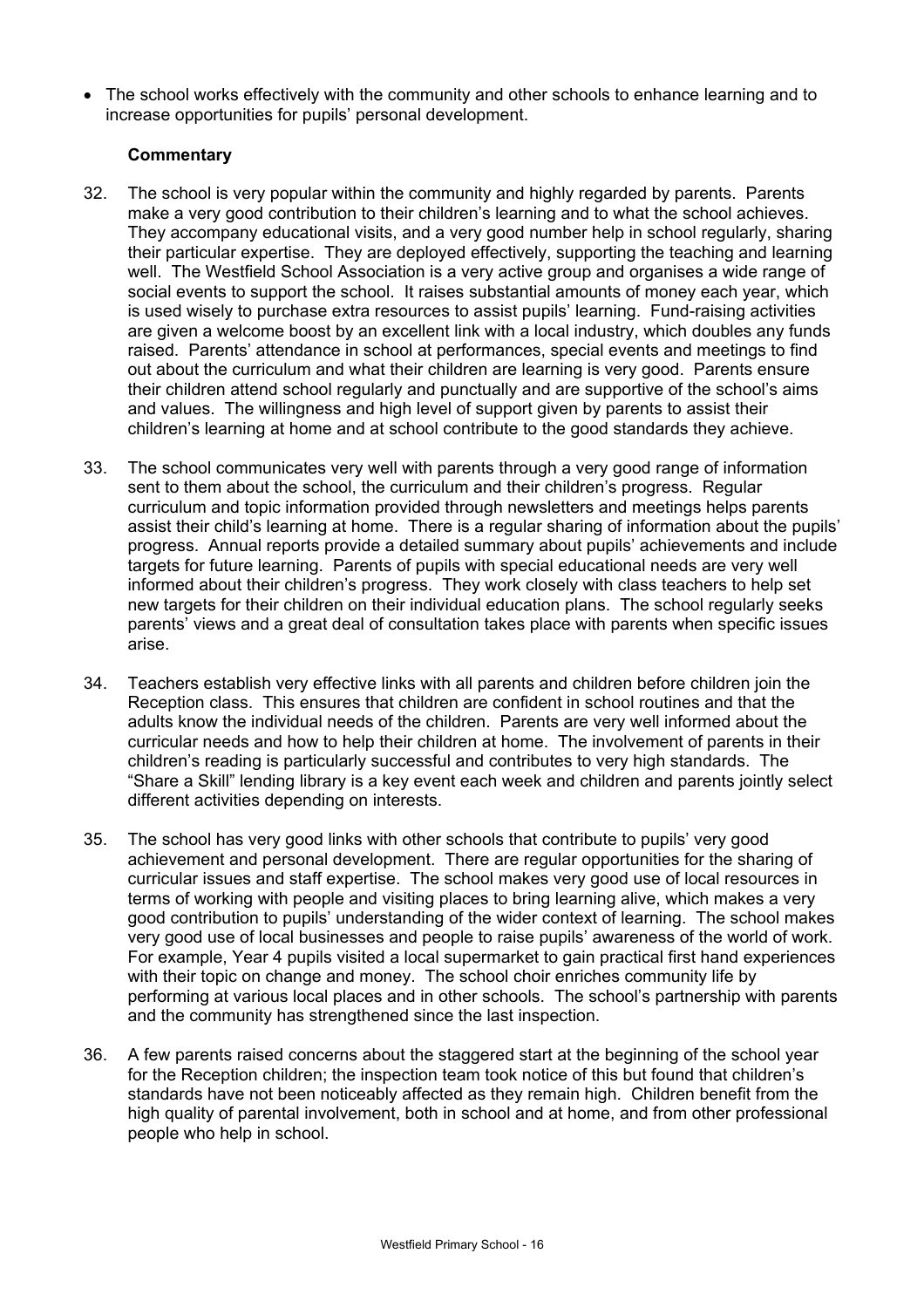# **LEADERSHIP AND MANAGEMENT**

The leadership and management of the school are both very good.

#### **Main strengths and weaknesses**

- The leadership of the headteacher is excellent.
- A clear vision of how to achieve the highest standards is communicated to everyone through very effective strategic planning.
- Leadership of the curriculum and teaching by the headteacher is excellent.
- The leadership of key staff is very good.
- A knowledgeable and dedicated governing body both supports and challenges the school very effectively.

- 37. The leadership of the headteacher is excellent; she is very consistent in communicating a clear vision of how to realise the full potential of the staff and governors for the benefit of the school and its pupils. Her strategic planning is excellent. All staff are consulted about its main purposes and direction. The senior staff are instrumental in providing the best possible support and guidance in its implementation. Robust systems of monitoring and evaluation are used to measure degrees of success and areas for development and deal effectively with any issues that emerge.
- 38. Through the regular scrutiny of pupils' work, formal observations of lessons and analysis of test data, the headteacher and senior staff have determined where teaching is effective in improving learning. The school's awareness of its own current performance, as a result of rigorous analysis of teaching and learning, is excellent. Actions arising from this analysis are excellent; for example, the school's determination to base as much learning in real-life experiences, and to emphasise problem-solving in all subjects as a whole-school teaching strategy.
- 39. Senior managers have clear roles and understand that they are accountable for their areas of responsibility. They are encouraged to develop innovative practice and share planning and teaching expertise with their colleagues. With many opportunities for discussion about how to improve standards, the subject co-ordinators are empowered to inspire pupils to enjoy their learning and to reach their full potential.
- 40. The enthusiasm, rigorous monitoring and commitment of all staff to a shared philosophy of education are some of the key features which contribute to the very high quality of provision.
- 41. For example, the leadership and management of the special needs provision is very good. The co-ordinator is very skilled and knowledgeable and she is closely involved in all aspects of support for pupils, including teaching those pupils with more significant needs. The provision is extremely well thought out and strikes a very good balance between helping pupils access the curriculum and addressing pupils' specific learning difficulties. There is regular monitoring and revision of the provision and the co-ordinator is always seeking to refine and improve the support for pupils. The co-ordinator has very good diagnostic skills and has designed individual programmes to address individual difficulties. Liaison with outside agencies is also very effective in providing additional skilled intervention. The coordinator provides regular training for support staff, many of whom have developed very good diagnostic skills.
- 42. The Foundation Stage co-ordinator provides very good leadership and management with some excellent features. She gives a sensitive balance of guidance, encouragement and support at the same time as ensuring that statutory requirements are fully met and assessment is rigorous and up to date. She monitors planning and assessments and is aware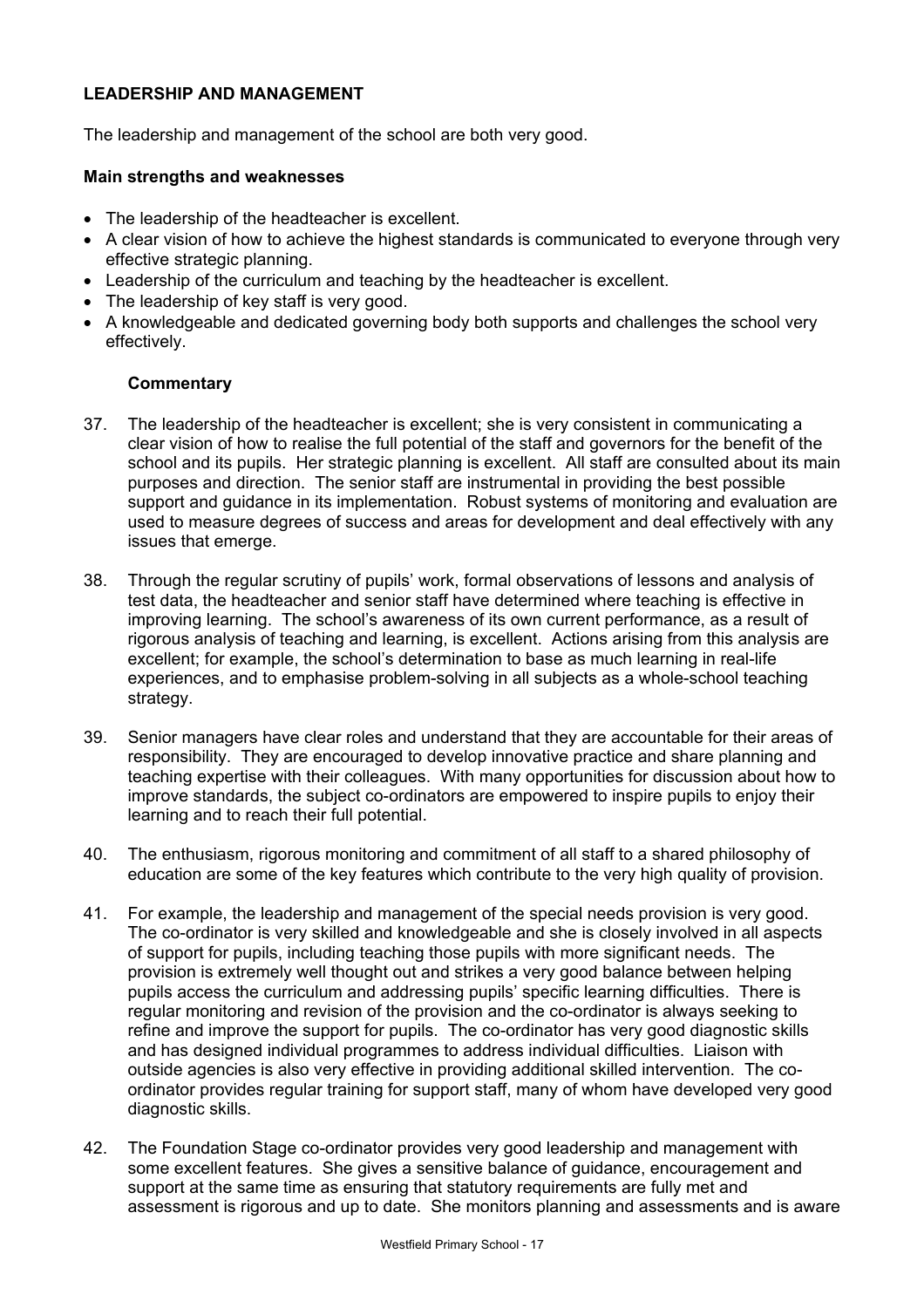of the needs of individuals as well as groups of children. Her support for colleagues ensures consistency of content and approach between the two classes.

- 43. Improvement since the last inspection has been very good. The very few issues identified have been fully addressed. Furthermore, the high quality of leadership and governance has resulted in significant improvements in almost all aspects of school life. The school is fully inclusive. All pupils, particularly those identified with special educational needs and those learning English as an additional language, receive every encouragement and opportunity to succeed.
- 44. The governing body is very supportive and ensures that statutory requirements are met fully. Meetings are very well organised and held regularly. Governors receive very detailed reports from the headteacher about all aspects of the school and, as a result, they have a very good understanding of the school's strengths and areas for development. Governors are very knowledgeable about the school and hold it to account for the standards it achieves. They have a very clear understanding of the strengths of the school and the way it needs to go forward. They have a lot of confidence in the headteacher and have supported her well in creating a very good team of staff. They bring a range of expertise and interests to the role of governor; for example, the chair is able to support the monitoring of health and safety in school very well. They show a great deal of interest in the pupils and their development. Through their commitment and involvement governors contribute very well to the success of the school.

# **Financial information**

45. Financial management is very good; governors make full use of very knowledgeable and able ancillary staff to ensure that the principles of best value are applied. School planning is very closely scrutinized and linked to available finance. Spending is evaluated in depth with due regard to its effect upon raising standards. The principles of best value are applied effectively, ensuring all resources are used efficiently to meet the high expectations of the school. The cost per pupil is lower than average. When the expenditure per pupil is balanced against the gains pupils make, the school may clearly be seen to provide very good value for money.

# *Financial information for the year April 2004 to March 2005*

| Income and expenditure $(E)$ | Balances $(E)$ |                                  |
|------------------------------|----------------|----------------------------------|
| Total income                 | 958,101        | Balance from previous year       |
| Total expenditure            | 913.724        | Balance carried forward to the r |
| Expenditure per pupil        | 2,160          |                                  |

| Income and expenditure $(E)$ |         | Balances (£)                        |        |
|------------------------------|---------|-------------------------------------|--------|
| Total income                 | 958.101 | Balance from previous year          | 10,206 |
| Total expenditure            | 913.724 | Balance carried forward to the next | 54.583 |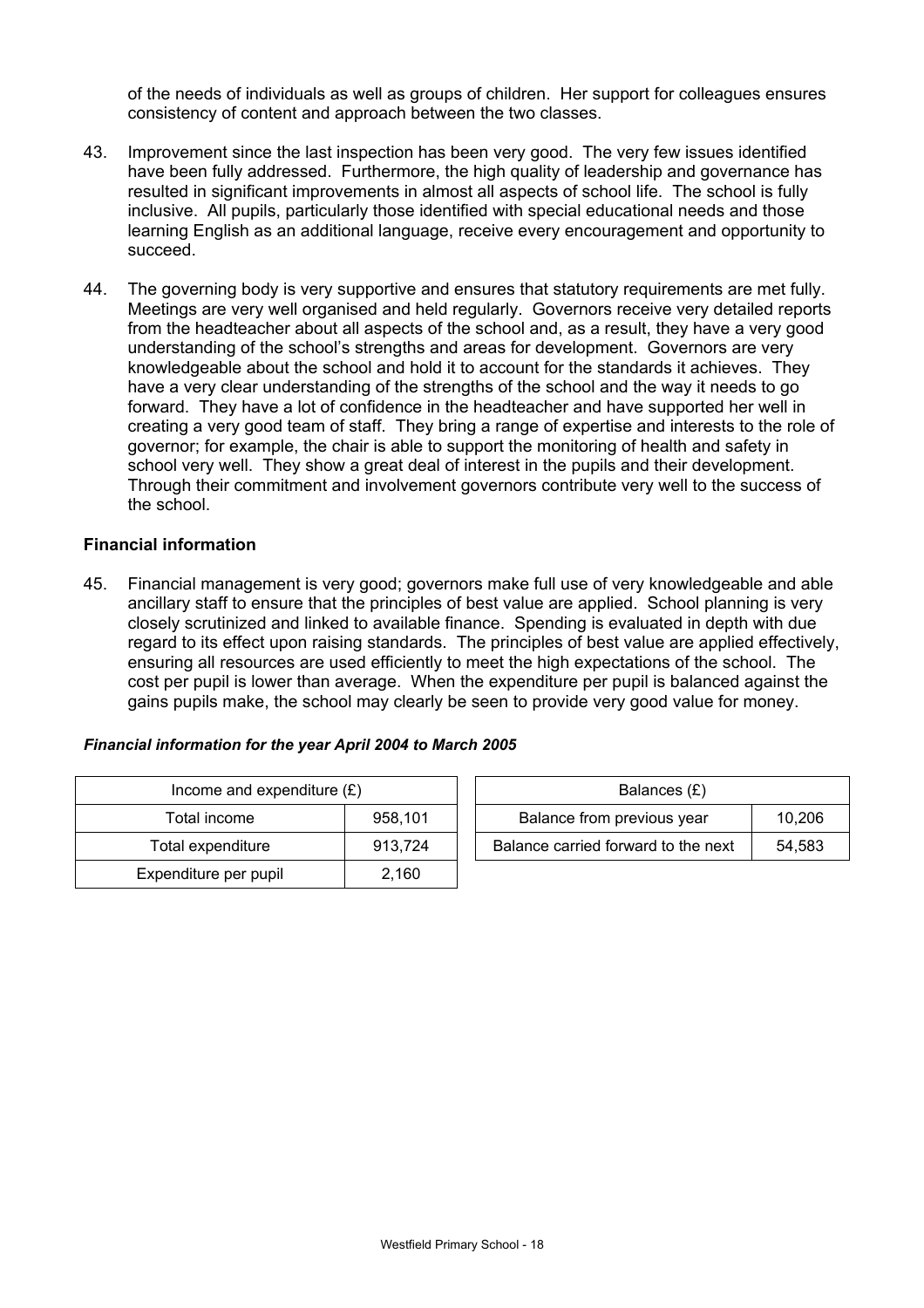# **PART C: THE QUALITY OF EDUCATION IN AREAS OF LEARNING AND SUBJECTS**

# **AREAS OF LEARNING IN THE FOUNDATION STAGE**

Provision for the children in the Foundation Stage is very good overall with many excellent features and has improved since the last inspection when it was also a strength.

Children are prepared very well for work in Year 1. Pupils join the Reception class in either the September or October before they are five; attainment on entry varies from year to year but is broadly average. The curriculum is very well planned to provide a superb range of interesting, challenging and relevant activities including visits and visitors. The children benefit from very high quality support from the teaching assistants. Many parents provide very high levels of professional support in the school and their contributions both at home and in classes are superb. The adults are very good role models and establish very good relationships with the children. The teachers and classroom assistants work very effectively as a team. They monitor all aspects of children's learning and personal and social development very carefully. Resources and accommodation are very good and are very effectively used to improve achievements in all areas of learning.

Parents comment very favourably on the provision in the classes. The provision is very good; the children achieve very well and develop very positive attitudes because of the very good teaching, assessment, leadership and management.

# **PERSONAL, SOCIAL AND EMOTIONAL DEVELOPMENT**

Provision in this area of learning is **very good** and has significantly improved since the last inspection.

#### **Main strengths and weaknesses**

- Children achieve very well and develop very positive attitudes because of the very good teaching and very high expectations of all staff.
- Adults in both classes ensure that children are sensitively introduced to the beginning and end of session routines and share resources very well.
- Very supportive relationships are quickly established and children work with confidence and enjoyment.
- Children are sensitively introduced to local customs and cultures as well as to religions and customs of other people in multi-faith Britain.

#### **Commentary**

46. Children achieve very high standards in this area of learning and the provision has improved significantly since the last inspection. They make very good progress towards the Early Learning Goals in their personal, social and emotional development because of the very good teaching and the contributions by classroom support. As a result, they know what is fair and acceptable behaviour because of the consistent approach and routine. Children listen to and participate in the many interesting activities and stories and the majority speak clearly and confidently. Throughout the year they have many opportunities for participating in special events and celebrations which increase their understanding of some of the Christian festivals and those celebrated by people from other religions in multi-faith and multi-cultural Britain; for example, they celebrate the Chinese New Year, Diwali and Christmas and Easter. They are continually encouraged to feel confident about their achievements and are reminded of the very high standards of behaviour expected. They are encouraged to share and take turns and put up their hands before answering a question. Consequently, groups of children were frequently observed working very well together with minimal adult intervention in all lessons.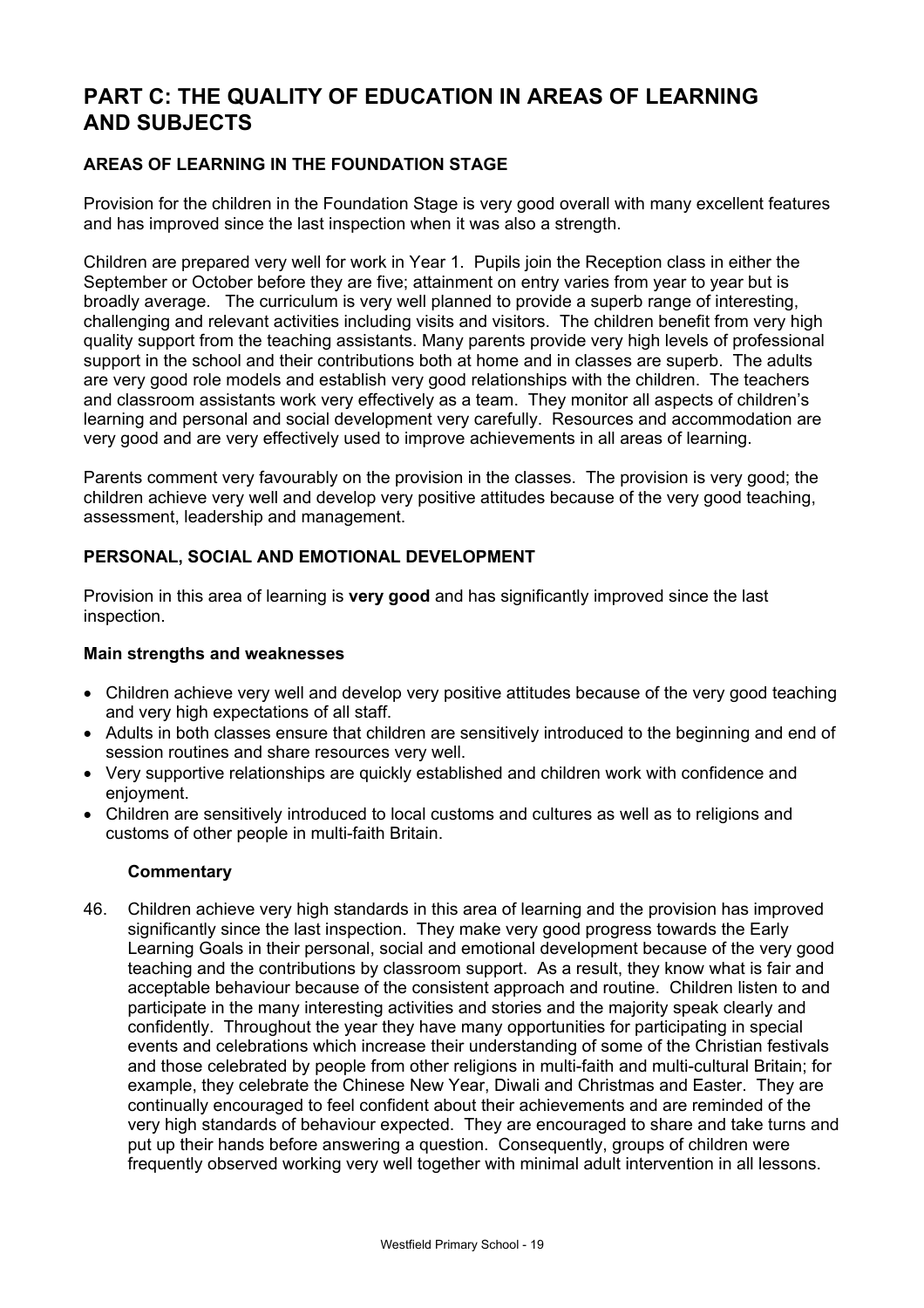# **COMMUNICATION, LANGUAGE AND LITERACY**

Provision in this area of learning is **very good** with some **excellent** features and has significantly improved since the last inspection.

#### **Main strengths and weaknesses**

- Teaching and learning are very good and all staff create many opportunities to develop children's speaking and listening skills in all areas of learning.
- Children have many opportunities for writing and learn how to formulate letters accurately.
- Children achieve very well in reading because of very structured teaching and very effective involvement of parents and other helpers.
- Most children are working within the National Curriculum and some achieve very high levels.

### **Commentary**

- 47. Most children exceed the expected levels in this area of learning. They achieve very well in speaking and listening because the teachers plan many stimulating opportunities for group discussions in all areas of learning. Children were frequently observed sharing books, listening to stories and practising writing skills. The teachers plan many exciting opportunities that increase and improve children's vocabulary. They pose probing questions and there is a display of essential vocabulary in each area of learning.
- 48. Higher-attaining and average-attaining children read fluently and accurately with very good understanding. The books chosen are well matched to their abilities and interests. They use reasoning skills very well and retell the story in the correct sequence. Most of these children read familiar and unseen texts with excellent levels of understanding. The lower-attaining children read familiar texts and benefit from the repetition of vocabulary. They retell a wide range of stories incorporating recently learned vocabulary very well in clear and wellorganised sentences.
- 49. Very good relationships give children the confidence to speak and all adults listen intently and respond to their comments. The teachers have developed a very rigorous and tightly structured plan for the teaching of sounds with the emphasis on children's ability to say the sounds, recognise them in print and practise them in writing. Children are encouraged to hold pencils with the correct grip. The analysis of writing shows that most children's handwriting is very good; they have frequent opportunities for practising letter formation and patterns and the very well structured system is systematically followed in both classes. The excellent organisation by the class teachers ensures that the higher-attaining and average-attaining children have many opportunities to extend their learning while the lower-attaining children have the necessary support and additional guidance.

### **MATHEMATICAL DEVELOPMENT**

Provision in mathematical development is **very good** with some **excellent** features. It has significantly improved since the last inspection.

#### **Main strengths and weaknesses**

- Teaching, learning and achievement are very good.
- The teachers plan an excellent range of structured activities to ensure that children understand number and apply their skills to many other areas of learning.

#### **Commentary**

50. Most children exceed the Early Learning Goals and higher-attaining and average-attaining children are working within National Curriculum levels. The teachers have very good subject knowledge and ensure that assessment guides planning and the resources used. Most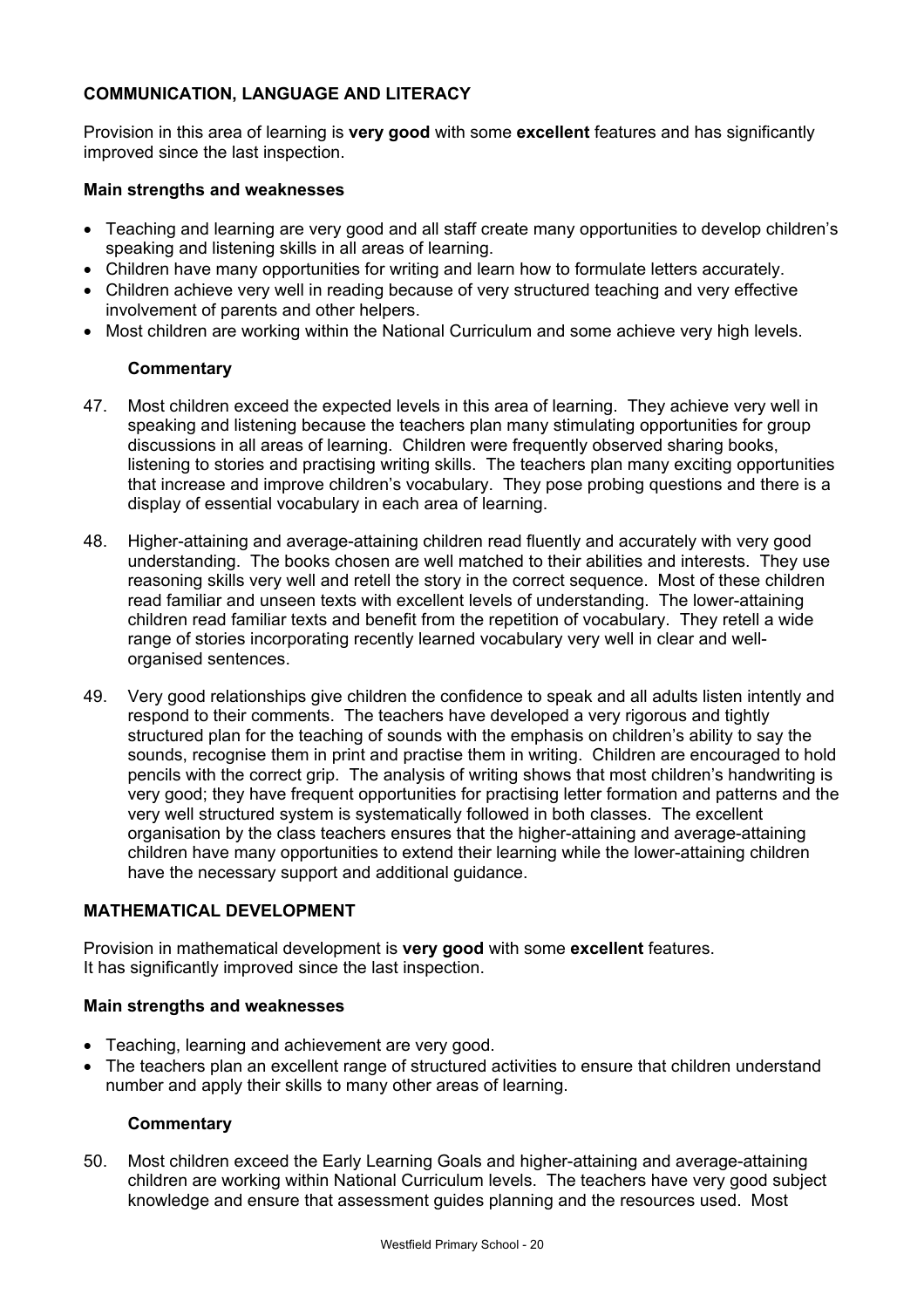children count to 100 and add and subtract using numbers to 10, and some children use higher numbers. Nearly all children recognise a wide range of two-dimensional and some three-dimensional shapes. They create interesting mathematical patterns showing a very good awareness of order, shape and colour. Children are encouraged to reason and investigate all aspects of number and measurement. They have very good opportunities for investigations and for using ICT. There are some excellent features in this area of learning, which have significantly improved since the last inspection. Children have excellent opportunities for using mathematics across many other areas of learning.

# **KNOWLEDGE AND UNDERSTANDING OF THE WORLD**

Provision in this area of learning is **very good** with some **excellent** features. It has significantly improved since the last inspection.

# **Main strengths and weaknesses**

- Children's learning is greatly enhanced by the exciting range of activities and very good range of visits and visitors.
- Children have many opportunities for using ICT.
- The excellent planning of this area of learning ensures that children apply basic skills of literacy and numeracy progressively.
- The levels of motivation, interest and involvement by all children are excellent.

# **Commentary**

51. As a result of very good teaching, children achieve very well in all aspects of this area of learning. They attain much higher standards than those expected of most children in the Reception Year. Most children are working within Level 1 of the National Curriculum and some exceed this level. During the year the teachers provide very well for children's scientific, technical and geographical aspects of learning. Children benefit from the excellent range of investigations undertaken, are confident and capable users of ICT and can name many pieces of equipment that are powered by electricity. A very well-planned range of visits enhances children's understanding of mini-beasts, animals and plants found in the local environment. Children have recently visited 'Butterfly World' and their knowledge and understanding of the life cycle of a butterfly was greater than that found in many Year 1 classes. They described confidently each stage of development in detail based on excellent levels of understanding; their use of scientific terms, such as 'cocoon' and 'camouflage', was outstanding. They knew a wider range of creatures and environments than is normally expected. They have a very good understanding of the order of seasons, seasonal changes and the impact of weather on activities. They understand that fruit, vegetables and milk are part of a healthy diet.

# **PHYSICAL DEVELOPMENT**

Provision for this area of learning is **very good** and has significantly improved since the last inspection.

# **Main strengths and weaknesses**

- The quality of teaching is very good and contributes to high standards.
- The outdoor accommodation and adiacent hall are very effectively used and children have a wealth of outdoor play equipment including wheeled equipment.
- Children's manipulative skills are very well developed in a wide range of activities, especially handwriting and art.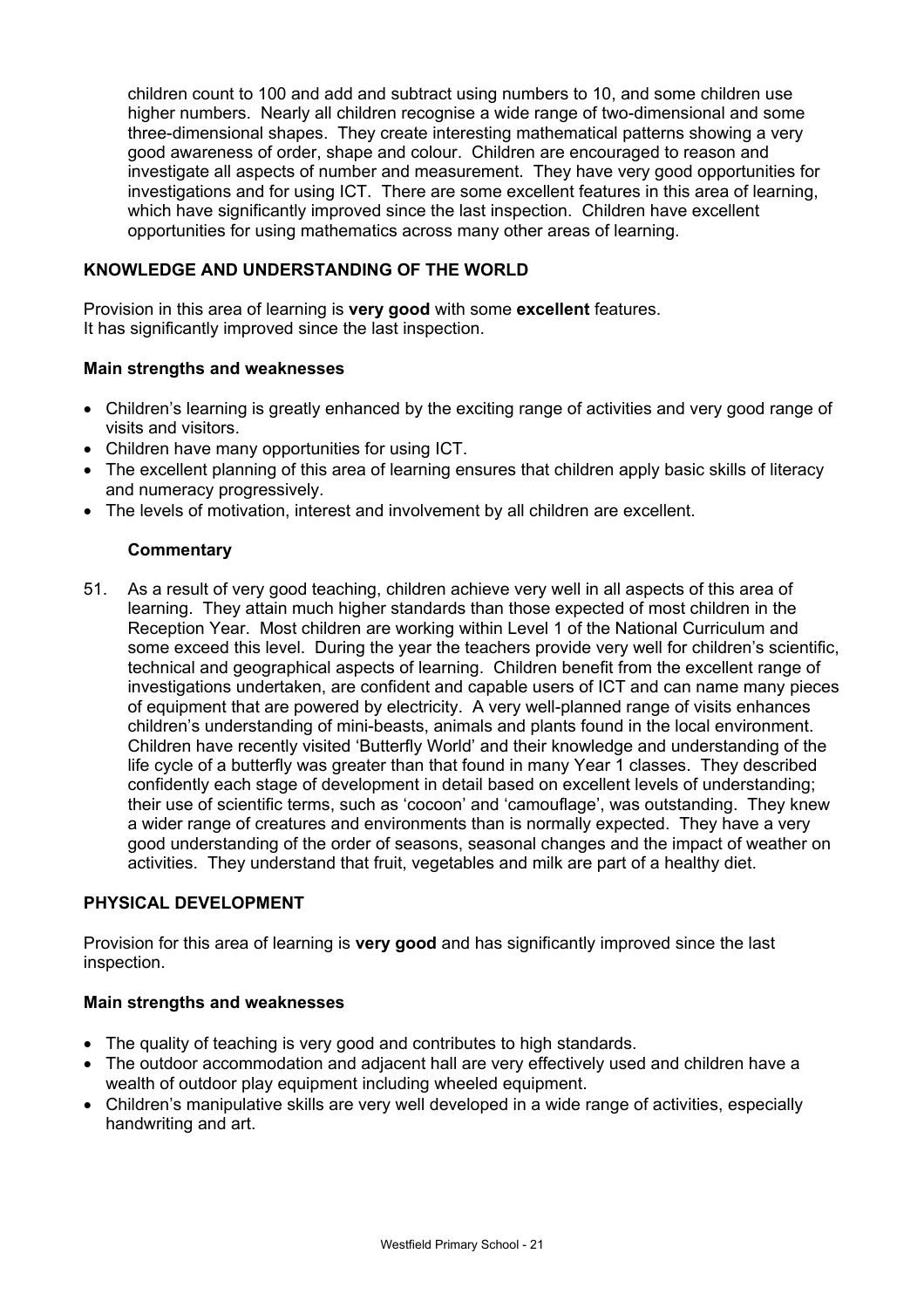# **Commentary**

52. Children achieve very well in all aspects of this area of learning and most of them exceed the Early Learning Goals and are working within National Curriculum levels. Children benefit from a wider range of activities than is found in most schools and all elements are equally well promoted. During the inspection pupils created a movement seascape where the sea changed from calm to stormy; some children took on the roles of fish who darted between the waves. Children responded to music with a superb range of sensitive movements. Children handle construction equipment, paintbrushes, scissors and pencils with very good levels of dexterity and accuracy. Nearly all children held pencils with the correct grip and consequently their standards of handwriting have greatly improved since the beginning of the year. Children identified as needing additional help are given very good support and encouragement and achieve very well. Teachers make excellent use of the outdoor accommodation and wide range of equipment to develop children's physical and social skills, as well as knowledge and understanding of the world. Excellence, enjoyment, health and safety abound in these lessons. During the hot weather adults ensured that children wore hats and were well protected from the sun when they went outside. Children always have access to bottles of water.

# **CREATIVE DEVELOPMENT**

The provision in creative development is **very good** with some excellent features. It has significantly improved since the last inspection.

### **Main strengths and weaknesses**

- Teaching and learning are very good overall.
- Opportunities for storytelling and role-play are very good. This area of learning makes a very good contribution to children's personal, social and emotional development.
- Children's very positive attitudes are reflected in their knowledge and confidence when discussing their work.

- 53. Most children exceed the Early Learning Goals in this area and are working within the National Curriculum levels. Teaching, learning and achievement are very good in all aspects. Planning shows that over the year children have a superb range of creative opportunities. They are encouraged to experiment when mixing paint and using modelling materials. A particular strength is their very good awareness of shape and texture in art and design. They produce very attractive compositions based on the study of butterflies, and show very high levels of awareness of proportion, colour and symmetry. The staff skilfully extend the children's language and encourage their imaginative and collaborative activities. They have a very clear understanding of the skills to be learned from each activity. Children enjoy learning and sharing in the excellent role-play area called 'Insect Island' where they choose from a wide range of books about animals and use a wide range of recently acquired vocabulary. They share the resources very well and are beginning to understand the need to take care of animals and the environment.
- 54. Musical elements are taught very well and this contributes to singing of a very high quality. Children sing tunefully with accurate pitch, dynamics and rhythm. They understand the difference between a pulse and a beat, maintain an accurate beat as they accompany songs, and have a wider repertoire than most children at this stage of learning.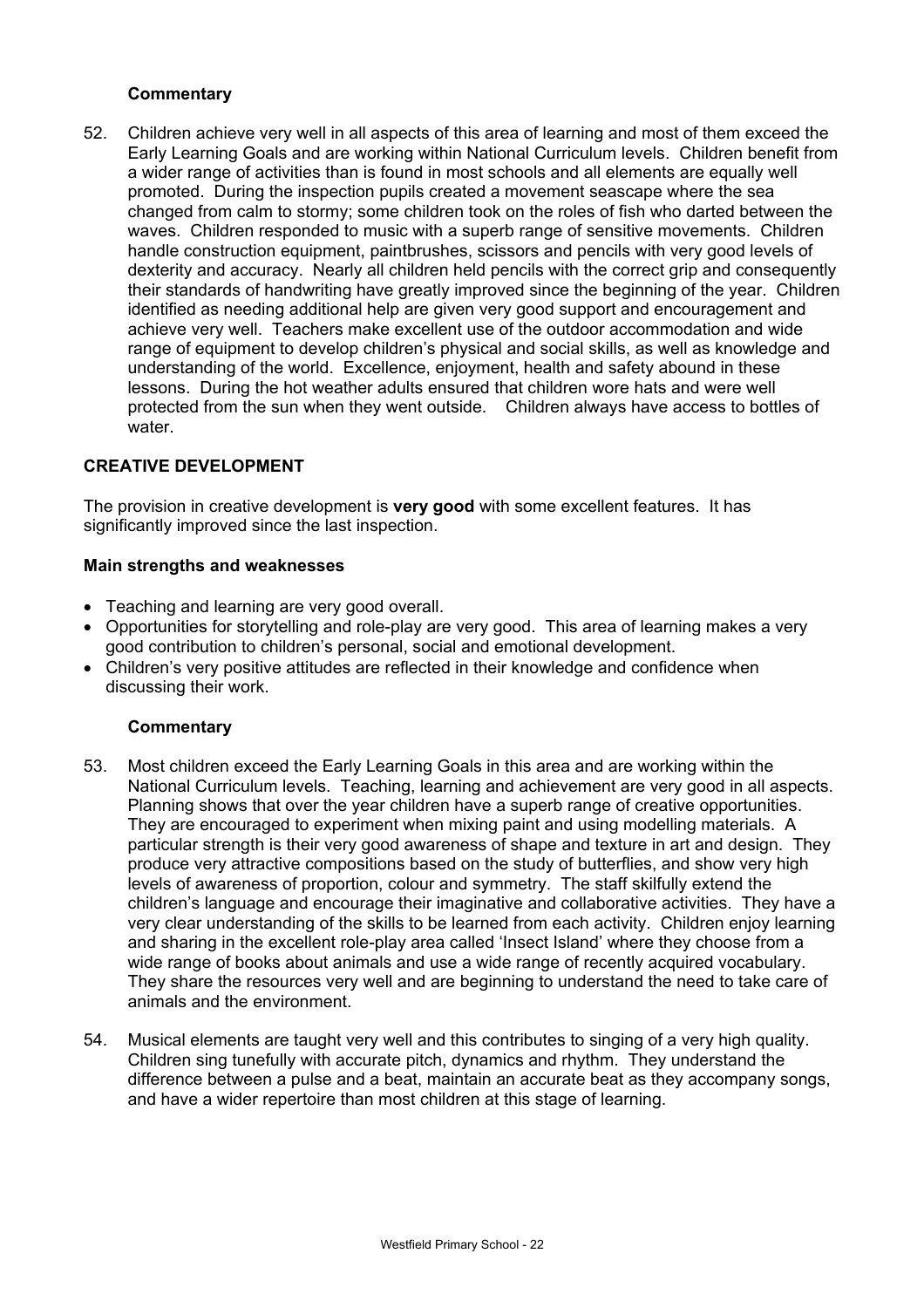# **SUBJECTS IN KEY STAGES 1 and 2**

# **ENGLISH**

Provision in English is **very good.**

### **Main strengths and weaknesses**

- Standards are very good overall.
- The very good quality of teaching supports high achievement.
- The focus on speaking and listening has had a major impact on raising the quality of the pupils' work.
- The very good management of the subject by the co-ordinator has ensured that standards have improved since the last inspection.
- Pupils with special educational needs and those for whom English is an additional language are very well supported.

- 55. Throughout the school, the pupils' achievement is high. Standards in literacy are above average in Year 2 and well above average in Year 6. The pupils benefit from very effective teaching throughout the school that strongly promotes the richness and the joy of the English language. In the 2004 national tests for pupils in Year 6, standards were in the top five per cent nationally and well above the standards achieved by pupils in similar schools. Standards in the work seen suggest that standards continue to be high.
- 56. A key element of the success of the school in raising standards in English is the emphasis placed on speaking and listening. In every class, the teachers are skilful in managing question and answering sessions to establish what the pupils already know and to encourage the pupils to express their ideas clearly. Furthermore, the pupils are encouraged to discuss their ideas in pairs or small groups. This practice, along with drama and 'hot-seating' sessions, is a common feature not only in English lessons but also in other subject areas. These activities strongly encourage the pupils to develop their vocabulary and they raise their confidence to communicate their ideas in writing. Standards in speaking and listening are well above average in Year 6.
- 57. Standards in reading are above average in Year 2 and well above average in Year 6. The pupils make very good progress because of the effective teaching based on a strong and wellplanned curriculum. Each class has regular reading sessions when the pupils are encouraged to read and understand a wide variety of stimulating texts. Lower-attaining pupils benefit from a very structured approach where the early skills are very well taught. Very effective use is made of ICT in lessons for Year 2 pupils and the teaching assistants play a vital role in supporting this work. Many parents reinforce the school's efforts by providing support and encouragement at home within the context of a carefully planned homework system, particularly for the younger pupils. The school encourages research and comprehension skills by providing opportunities for the pupils to find information on a range of themes from reference books and on the Internet and then to express their finding in their own words.
- 58. Standards in writing are above average in Year 2 and well above average at the end of Year 6. The pupils write confidently in a range of genres and across a range of subjects. Their work is well presented with a good understanding of the conventions of grammar and punctuation. The pupils take great pride in their work and respond very well to their teachers' guidance on how to improve their work.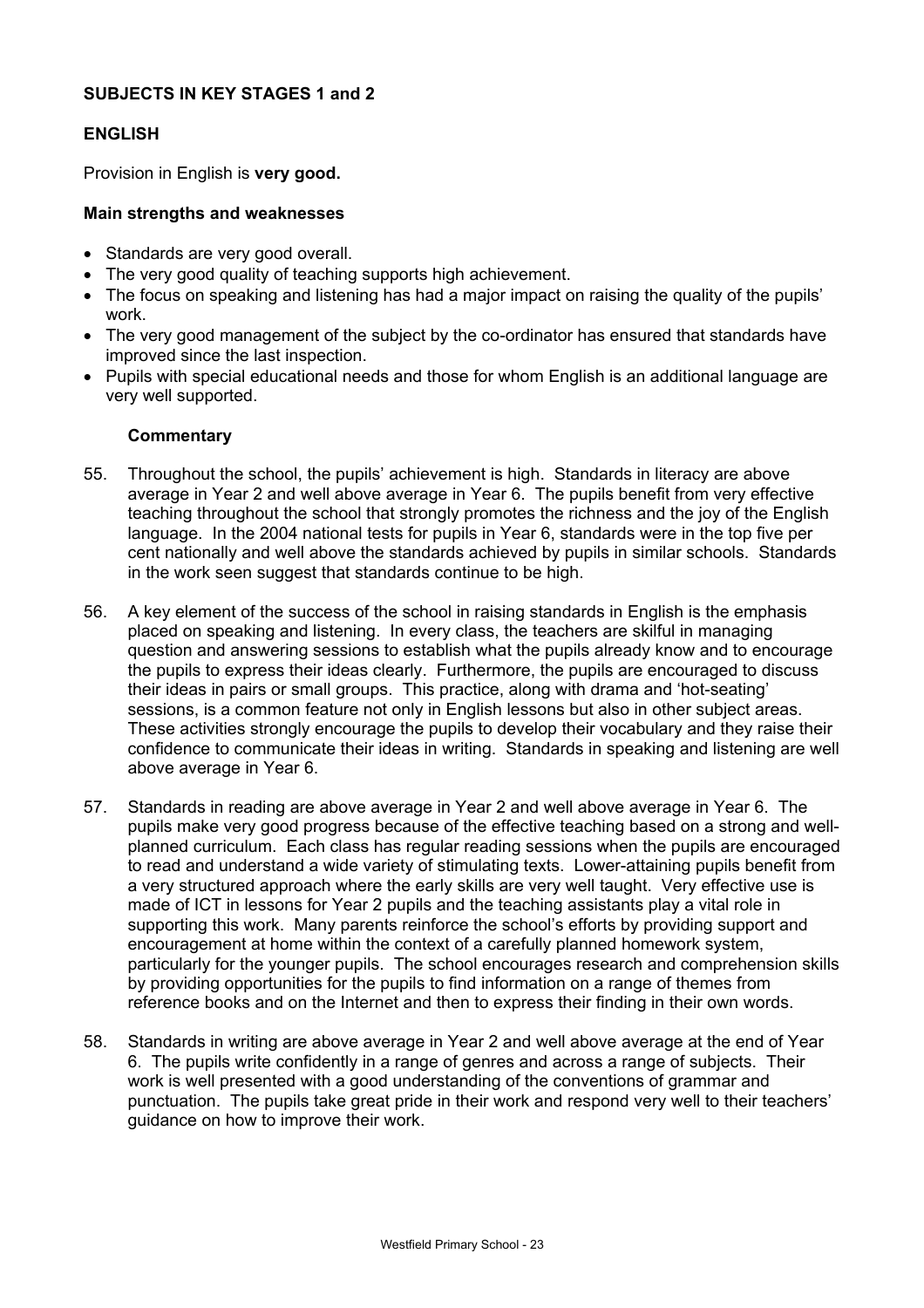- 59. The quality of teaching in English is very good. Teachers demonstrate very good subject knowledge and their lessons are supported by detailed planning that meets the needs of the different ability groups within each set. The teachers have formed very good relationships with their pupils and most lessons progress at a very good pace. The teachers' enthusiasm for the subject, their high expectations and maintenance of a very good pace throughout are common features of lessons. A further significant factor is the attitude of the pupils. Their attitudes and behaviour in lessons are very good and this strongly supports learning. In the best cases, the pupils work enthusiastically together, respond very well and confidently to their teacher's questions and work independently without the need for frequent intervention by the teacher.
- 60. The subject is very well led and managed. Despite the school's success in the subject, the leadership is not complacent. Very effective monitoring systems and further professional development have improved the quality of teaching. Assessment procedures are very effective and the pupils have a very good understanding of what they need to do to improve. The school ensures that those pupils requiring additional support receive it. Equally, homeschool links ensure that parents are fully involved with teaching their children to read; for example, younger children take books home each night and regular writing homework is set throughout the school. A whole-school handwriting style is taught systematically and this has a positive effect on the presentation of pupils' work. Regular spelling tests encourage pupils to take care with their spellings and a range of additional activities, such as a 'book fair' and a visit from a poet, contributes to pupils' love of books and enthusiasm for the subject.

# **Language and literacy across the curriculum**

61. This is a strength of the school. There is a very good emphasis on encouraging the pupils to express their ideas in their own words across a range of different subjects. From a very early age the pupils develop confidence in expressing themselves through talking and writing. Consequently the pupils become accomplished in letter writing, empathetic writing, persuasive speech, preparing articles for a newspaper and writing technical reports on their scientific investigations.

# **MATHEMATICS**

Provision for mathematics is **very good** throughout the school.

# **Main strengths and weaknesses**

- Standards are very good.
- Teachers' planning clearly defines the main objectives of each lesson.
- Very good questioning skills, linked with teachers' good subject knowledge, result in very interactive and inclusive lessons.
- Pupils are given good opportunities to carry out investigations relevant to their lives.
- The support for pupils with special educational needs and for pupils for whom English is an additional language is very good.
- Leadership and management of mathematics are very good.
- Use of ICT as a tool to support mathematical learning is limited.

- 62. Standards in mathematics are well above average for all pupils across the school and have improved markedly since the last inspection. The quality of teaching and learning throughout the school is very good.
- 63. In the best lessons seen, staff plan consistently, learning objectives are clear, and the work set is very well matched to the different abilities of the pupils. Teachers question pupils of all abilities, asking them to explain their reasoning and giving ample time to answer. A whole-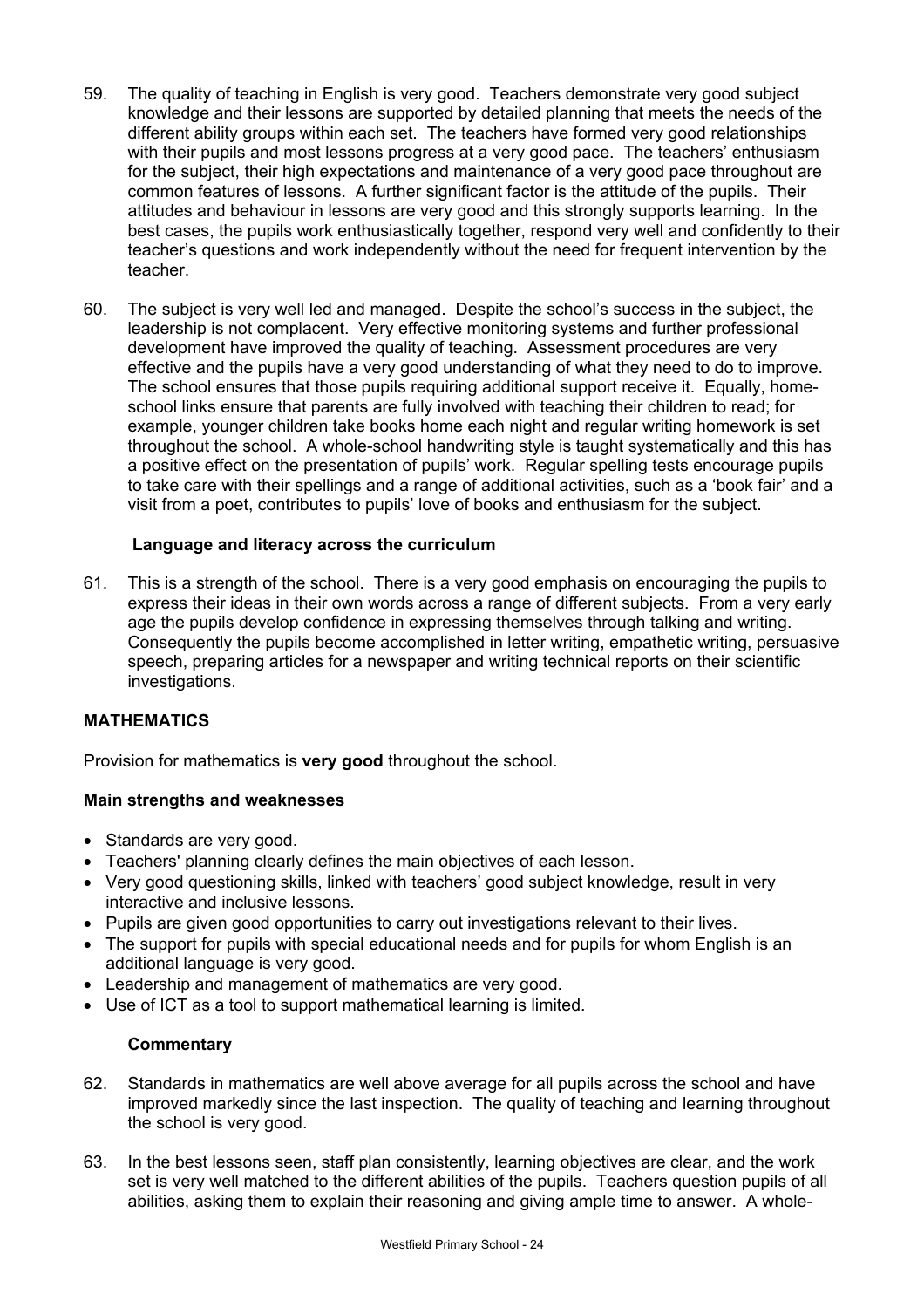school policy of putting pupils' mathematical learning in the context of investigations that are relevant to their lives is very successful in motivating pupils' learning. This was demonstrated in a very good Year 6 lesson, where pupils, having recently returned from a week-long residential visit to the countryside, calculated the amount and cost of drinks they had consumed. The combination of the teachers' mathematical knowledge and pupils' use of ICT was very successful in enthusing the pupils. The direction and pace of the best lessons challenge pupils to think independently and use known facts and strategies to come to mathematical conclusions. In a good Year 2 lesson, pupils worked successfully to find a method of adding 19 and 29. Levels of discussion in this lesson were very good, with all pupils being able to explain their reasoning.

- 64. Direct support for pupils with special educational needs and those with English as an additional language, from knowledgeable and dedicated teaching assistants, results in lessons being inclusive, where pupils enjoy their mathematical experiences and make good progress.
- 65. The regular use of ICT by pupils in their mathematical learning is limited. Whilst the majority of teachers use interactive whiteboards successfully to demonstrate particular aspects of mathematics and to plan their work in detail, pupils receive few opportunities to use such aids to learning themselves.
- 66. Many pupils have group targets which assist them to understand what they have to aim for in a given time. Regular feedback during lessons, and in marking, assists pupils to understand the areas where they need to improve and offers suggestions as to how to achieve their targets.
- 67. Leadership and management of the subject are very good from a knowledgeable and enthusiastic co-ordinator. The school uses a wealth of data from tests to arrive at conclusions as to what changes or improvements need to be addressed in teaching to raise standards. An excellent example of this is the volume of problem solving exercises that pupils carry out in their regular mathematics lessons. As a result of very good teaching, and very effective support from teaching assistants, all pupils behave very well and show great enthusiasm for the subject.

# **Mathematics across the curriculum**

68. Numeracy across the curriculum is very good. It is evident in all subjects. Opportunities to use mathematical skills across the curriculum are well planned. In history, pupils are issued with World War II clothing coupons to choose an outfit. In design and technology, pupils in Year 6 use their skills of estimation and measurement to make slippers. In art and design, younger pupils use symmetrical patterns and images from the Islamic faith to design paintings.

# **SCIENCE**

Provision in science is **good**.

# **Main strengths and weaknesses**

- The school's commitment to investigations is very good and contributes to pupils' positive attitudes to the subject.
- The wide range of visits and visitors contributes to pupils' good understanding of environmental aspects of the subject.
- Pupils understand the importance of recycling.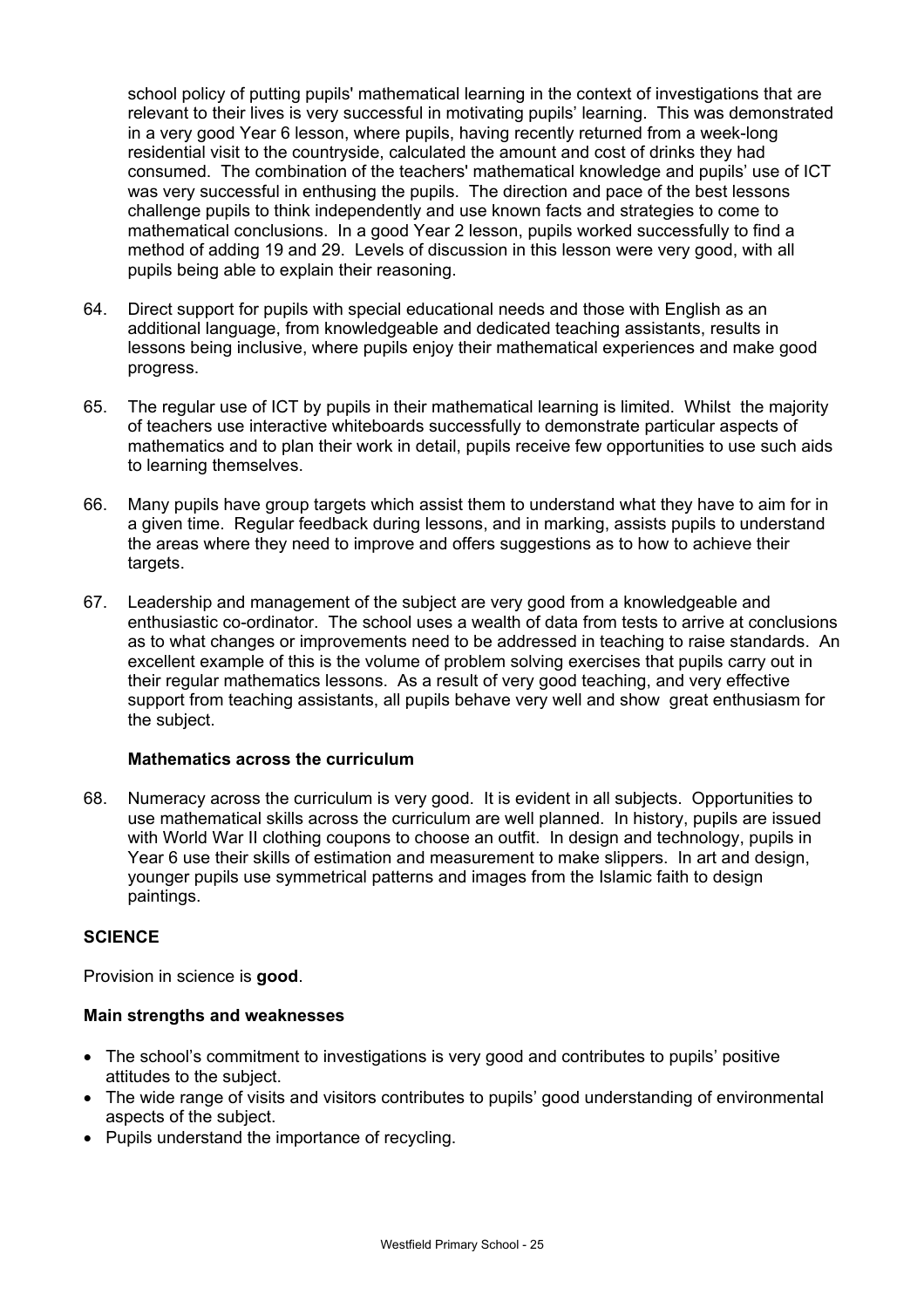# **Commentary**

- 69. From the analysis of work it is evident that the pupils in Year 2 attain standards above the national average in all areas of the curriculum. A particular strength is in the range of investigations across all aspects of the curriculum. Pupils in Year 1 investigated a wide range of sources of light and, as a result of very good teaching, named many sources of light and were beginning to understand the reflective properties of light.
- 70. From the analysis of work and from an observed lesson, it is evident that pupils in Year 6 attain standards above the national average overall with particular strengths in their knowledge and understanding of living things. Over the year the investigative elements of science have been very well planned. During the inspection pupils' investigations were based on their recent visit to Malham Tarn; they identified a wide range of insects, had a very good understanding of the physical features and produced scientific drawings of a very high quality. They also understood how different creatures are adapted to the environment.
- 71. Teaching and learning are good overall. Particular strengths are in the assessment procedures and in the planning of investigations and observations, which give pupils good opportunities for classification and for developing their reasoning skills. Teachers promote the accurate use of scientific vocabulary and make effective use of mathematics and ICT to support learning. In the lessons observed pupils with special educational needs were well catered for and higher-attaining pupils were well challenged.
- 72. In lessons, teachers use a very good range of strategies to gain the interest of pupils, and the activities tackled are interesting and appropriate. The discussion sessions promote the pupils' scientific understanding very well. From the analysis of work, it is evident that pupils make good progress, especially in the many opportunities for investigation. Higher-attaining pupils are well challenged, and in nearly all year groups presentation of work is very good. Scientific investigations are recorded accurately and literacy skills are very well developed as pupils write in a wide range of formats according to the type of investigation they undertake. They have many opportunities for data handling and their books show consistently high demands on presentation and accuracy.
- 73. The curriculum is good overall. One major strength is the wide range of visits, especially those related to the study of plants and animals. Pupils are very well motivated by the range of environmental and ecological activities and have a very good understanding of the importance of a healthy diet. A weakness is in the lack of continuity for developing scientific understanding and recording, as science is timetabled for only one and a half terms out of the three terms in a school year.
- 74. The leadership and management of the subject are good; strengths are in the development of investigations and the range of visits. The co-ordinator monitors pupils' work, and has monitored teaching. Resources and visits are well organised and the co-ordinator ensures that the planned curriculum is taught. There is no evidence of evaluating the organisation of curricular time on attainment and achievement. The provision is generally similar to that found at the last inspection in terms of standards but has improved in the overall quality of teaching observed.

# **INFORMATION AND COMMUNICATION TECHNOLOGY**

Provision in information and communication technology (ICT) is **good**.

# **Main strengths and weaknesses**

- Because of effective leadership, the provision has improved significantly since the last inspection.
- The pupils are making good progress.
- The school does not make enough use of ICT to support learning across the curriculum.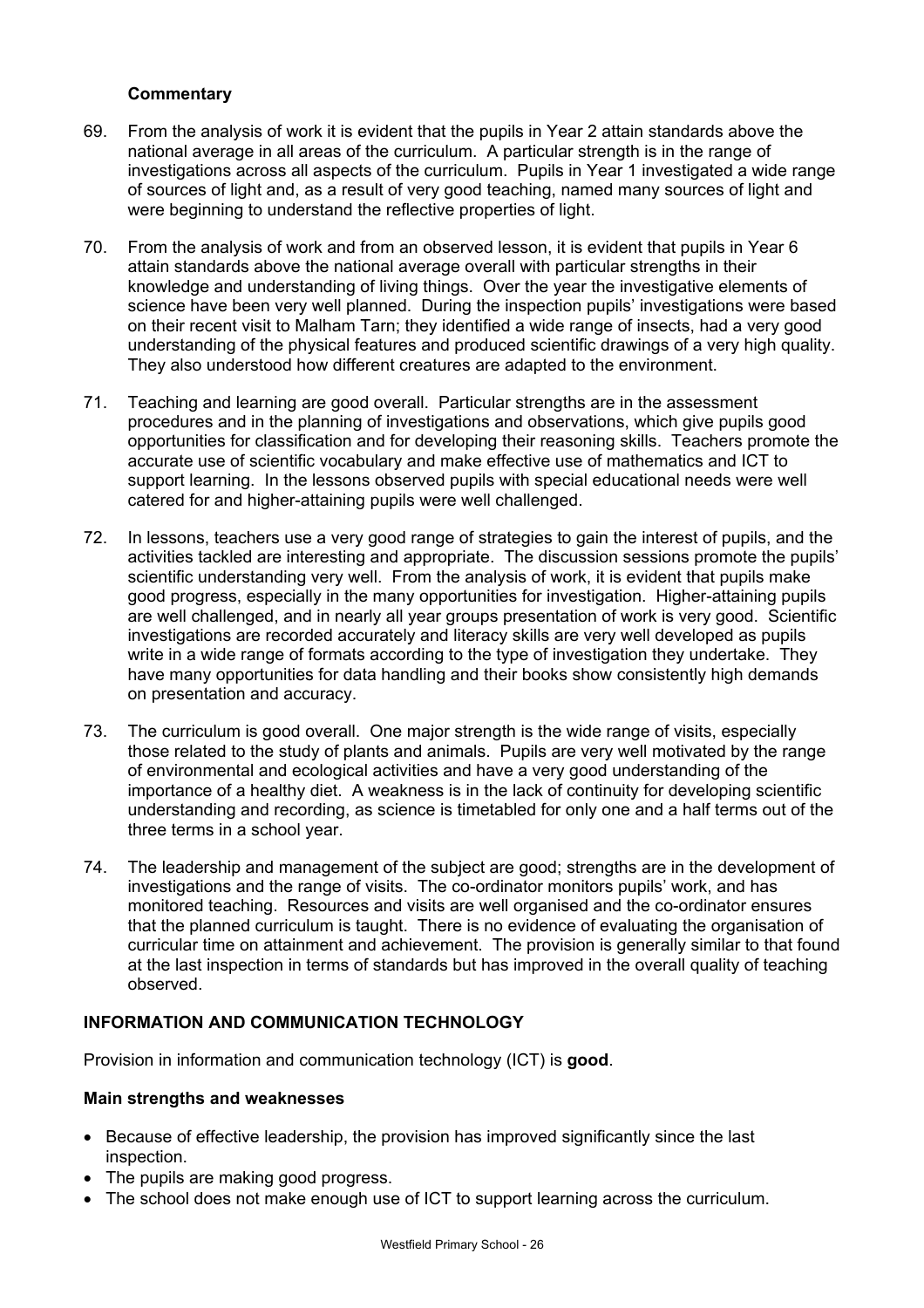- The staff have improved their level of expertise and make good use of the computer suite.
- Assessment procedures are at an early stage of development.

# **Commentary**

- 75. Standards in Year 2 are above average because the skills are taught systematically and pupils are provided with good opportunities to apply their skills in a range of different contexts. In Year 6, standards are in line with the levels expected. The pupils achieve well overall because lesson plans are detailed and well focused upon developing pupils' skills. The school's commitment to training all staff has led to increased confidence. There is a willingness to use the computer suite to ensure that the basic skills are taught systematically and the programme is working well. Pupils with special educational needs and those who are learning English as an additional language are very well supported. However, in Years 3 to 6, opportunities to use computers to extend the pupils' understanding in other subjects are missed.
- 76. The quality of teaching is good overall. The development of the teachers' expertise and knowledge in this subject has been well managed and this has enabled new resources to be used to good effect. For example, staff make effective use of the interactive whiteboards in those classrooms where they are installed. The computer suite is carefully timetabled to enable pupils to have regular access to computers. This enables all of the necessary skills to be taught systematically. In one good lesson on modelling, the teacher had high expectations of the work the pupils were going to produce. He gave clear guidance on the use of the sensors and how to interpret the resulting graphs, so that the pupils were clear about the aims of the lesson. All the pupils were involved and were very enthusiastic about the task. The teacher's explanations and instructions were clear and he was very well supported by the teaching assistant. When the pupils found difficulties with the process these were dealt with quickly. This meant that the pupils were kept busy and involved in their work. These factors, together with the quality of the relationships, which enabled the pupils to feel comfortable about sharing their mistakes, created a successful positive learning environment.
- 77. Because the quality of leadership and management provided by the subject leader is very good, the improvement made since the last inspection has been very good. The leader has a clear and appropriate vision of how standards in ICT should be raised, and how its use in other subjects will be achieved. The school has a satisfactory number of computers for the number of pupils and most other resources are readily available. Basic assessment procedures have been introduced to provide staff with clear information about each pupil's progress. The subject leader recognises that more use could be made of the data to pitch the work more accurately for the different ability levels in each class, and to ensure that the use of ICT is planned far more systematically in different subject areas.

# **Information and communication technology across the curriculum**

78. The school is effective in using the computer suite to support pupils' learning in different subjects. For example, in a linked ICT/ geography topic on the environment in Year 4, the pupils successfully categorised rubbish and displayed their results in block graphs. In Year 5, the pupils successfully monitored the cooling of liquids in different containers and recorded their results. Although the pupils in Years 1 and 2 are familiar with using ICT to support learning in a range of activities, this good practice is not developed so well in Years 3 to 6.

# **HUMANITIES**

- 79. Only one **history** lesson was seen during inspection owing to timetabling arrangements. It is, therefore, not possible to form a judgement on standards or teaching in this subject.
- 80. Following a discussion with the subject co-ordinator, scrutiny of pupils' work displayed in school, discussions with pupils and the lesson seen, provision is judged to be good. A wide variety of visits and activities supports many examples of how the school seeks to make the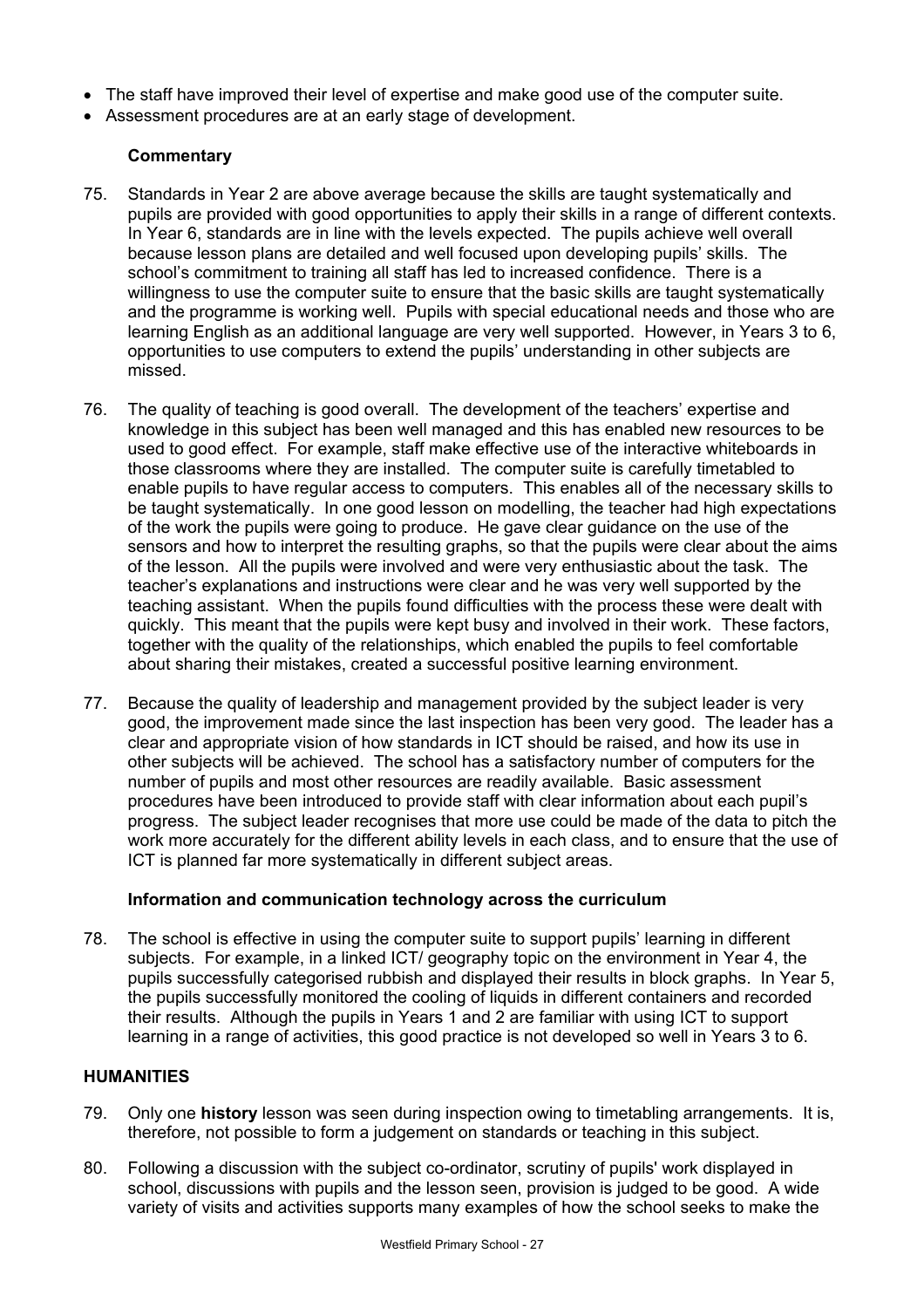subject meaningful to all pupils. Opportunities are provided for older relations to be interviewed about their experiences by Year 1 pupils. Year 2 pupils participate in a Victorian theme day to experience school life during that era. Year 3 pupils follow the theme of Vikings with museum visits and linked activities such as weaving Viking rugs and preparing a Viking feast. Year 4 pupils produced displays of a very high standard showing their experiences of the Tudor era in music, costume and meals. This evidence shows that history is a major contributor to the whole curriculum and enhances pupils' skills of investigation.

# **Geography**

Provision in geography is **very good**.

# **Main strengths and weaknesses**

- A wide variety of visits and first-hand use of the school environment enhance pupils' interest in the subject.
- Teachers' subject knowledge is good.
- Displays of pupils' work in school are very good.
- Pupils' use of ICT to support their investigations is limited.

# **Commentary**

- 81. Standards are above average throughout the school. The quality of teaching and learning is good.
- 82. As a result of a very well planned curriculum, supported by a great many visits to places of local geographical interest, pupils are interested and motivated to explore geography and use their skills to understand the subject. This is very well supported by the teachers who use the school environment effectively to encourage pupils to discover their own locality and to compare and contrast it with other areas of the world. In good lessons in Year 4, pupils had 'hands on' experience of sorting a week's class rubbish into recycling categories. Using their numeracy skills, they displayed the results on a computer in graphical form. In a very good lesson in Year 5, pupils used their recall of a recent trip to a local coastline to draw very good maps of the main features of a headland and the effects on it of erosion.
- 83. A feature of the best lessons is teachers' subject knowledge, which, linked with good use of physical resources and a pride taken to display pupils' work, results in pupils thoroughly enjoying their learning. However, research using ICT is less evident within the school.

# **Religious education**

Provision for religious education is **very good.**

#### **Main strengths and weaknesses**

- Teaching of religious education is very good.
- Resources and artefacts from a variety of religions are well used.
- Leadership and management of the subject are very good.
- Pupils' interest in religious education results in a deep respect for the beliefs of others.

# **Commentary**

84. Provision for religious education is very good. Standards are very good throughout the school. The school bases its teaching upon a locally agreed syllabus, which is used by all teachers to provide good planning. This is linked with good use of the school's many artefacts from a number of faiths to provide very good teaching. Lessons are very well

prepared; teachers use good subject knowledge to stimulate pupils' thinking and the majority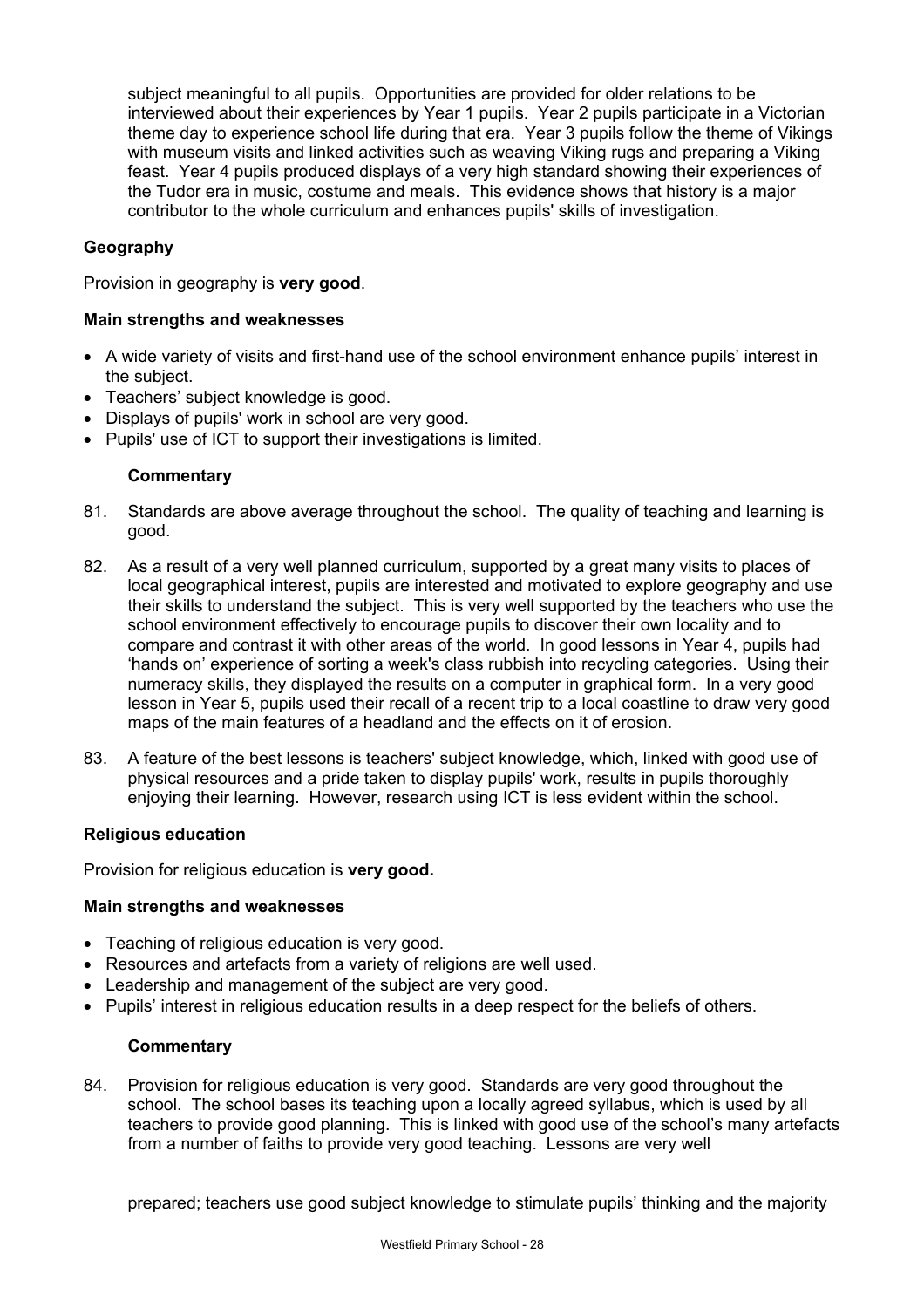of lessons have moments where pupils reflect and discuss the faiths of others. Pupils visit places of religious worship and enjoy speakers from other faiths visiting the school.

- 85. In an excellent lesson in Year 6, the teacher's subject knowledge was used very effectively to stimulate mature discussion about the Hindu faith. Discussion was enhanced by reference to a model of a Hindu shrine respectfully displayed in the classroom.
- 86. Leadership and management of the subject are very good; a very knowledgeable co-ordinator provides colleagues with practical suggestions on how to improve teaching, and specific subject knowledge relating to a variety of faiths. Improvement since the last inspection is very good. All issues arising from that inspection have been addressed.
- 87. As a result of the high profile of the subject in the school, the pupils show a good understanding and respect for the beliefs of others.

# **CREATIVE, AESTHETIC, PRACTICAL AND PHYSICAL SUBJECTS**

- 88. No lessons were timetabled during the inspection in **design and technology** but scrutiny of planning, samples of pupils' work and several displays around the school suggest that provision is good. There is good coverage of all aspects of the curriculum including food technology. The scheme of work is based on national guidelines and links with other subject areas are well established. Evidence indicates that subject specific skills are built on progressively as pupils move through the school, and that pupils achieve well.
- 89. As no **physical education** lessons were observed in Years 1 and 2 an overall judgement about provision, particularly with regard to standards, teaching and learning, cannot be made. In Years 3 to 6, the teaching observed was good and consequently children achieved well in indoor athletics practice; particular strengths were in the teaching of the high jump and the hop, step and jump.
- 90. A few parents raised concerns about the provision for the subject and its low profile in the school, especially the time allocation and the narrow range of extra-curricular activities. The inspection team agreed with the views of these parents but noted that there were also strengths:
	- The curriculum planned is broad, balanced and enriching (but insufficient time is allocated to the development of skills).
	- The accommodation is very good and the school is well-resourced.
	- Pupils in Year 5 achieve well in swimming.
	- The curriculum planned makes a good contribution to pupils' spiritual, moral and social development.
	- The sports coaches develop pupils' social and physical skills in creative activities. These activities, however, are not intended to form part of the National Curriculum in physical education, although they are taken in lesson time.

#### **Music**

Provision in music is **very good**.

# **Main strengths and weaknesses**

- Pupils' overall achievement is very good.
- The school provides a very good range of extra-curricular activities.
- The co-ordinator provides very good leadership.
- There is considerable subject expertise on the staff.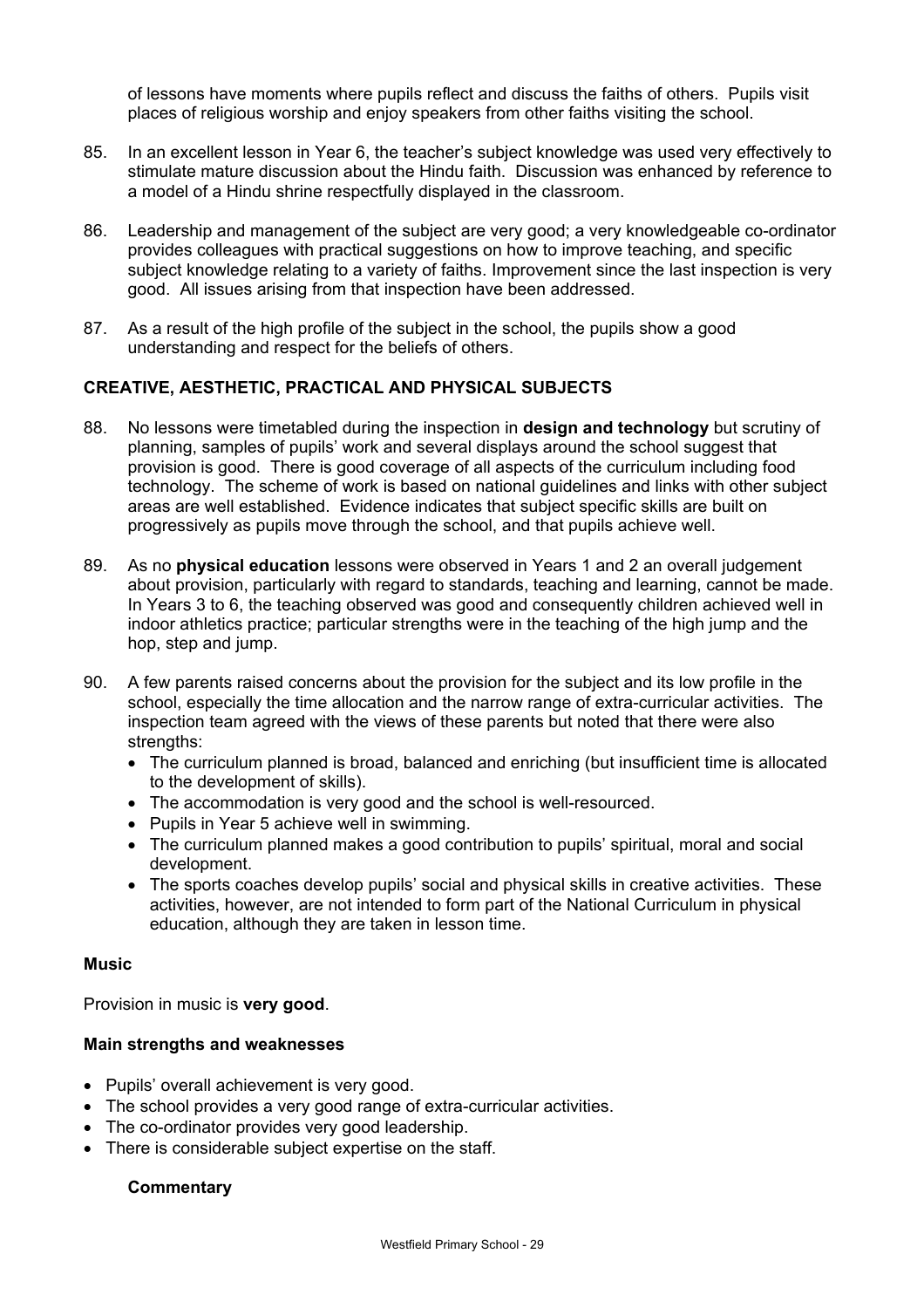- 91. Pupils' achievement is very good. The school has improved on the above average standards reported at the last inspection and music continues to play an important role in the life of the school.
- 92. Pupils enjoy music and there are ample opportunities for them to participate in musical productions and festivals. The quality of singing is very high; pupils sing well in tune and demonstrate good understanding of rhythm as they use a range of instruments to accompany their singing. Pupils are quickly made familiar with conventional musical notation, and by Year 4 are composing simple songs recorded in a simple musical form. The school organises a wide range of extra-curricular tuition in string, woodwind and brass instruments and pupils have regular opportunities to use their learned instruments in lessons. The subject makes a significant contribution to pupils' spiritual, cultural and social education.
- 93. There are a number of good musicians on the staff and between them they run a school choir, various recorder groups, a string orchestra and a wind band. This good subject expertise and a judicious amount of specialist teaching results in consistently good teaching in lessons, with some examples of very good teaching. A commercial scheme of work is used as a basis for planning. This provides a structure for non-specialist teachers and ensures full coverage of all elements of the music curriculum, including composition, with pupils successfully building on previous learning as they move through the school. There is some adaptation of the scheme in order to fit in with topics. For example, pupils in Year 4 study Tudor music to fit in with their history topic, and they visited a sixteenth century mansion where they took part in Elizabethan dancing and music making.
- 94. Leadership and management of the subject are very good. The co-ordinator is knowledgeable and highly skilled, setting a good example by the quality of her own teaching. She provides good support and advice for colleagues and constantly monitors and reviews the quality of provision.

# **Art and Design**

Provision in art and design is **very good**.

# **Main strengths and weaknesses**

- Standards are well above average by the end Year 6 and pupils' achievement is very good.
- All elements of the curriculum are covered well.
- Teachers have very good subject knowledge.
- Leadership and management of the subject are very good.

- 95. Standards in art and design are above average in Year 2 and well above average by the end of Year 6. Overall achievement is very good. This represents a significant improvement since the last inspection. The subject makes a major contribution to pupils' cultural and spiritual development and the large number of attractive displays of art work around the school help create a stimulating learning environment in which pupils' work is valued and celebrated. Although the scheme of work is based on government guidelines, these are interpreted in an innovative and imaginative way which gives the curriculum a flavour unique to the school. Although the units of work are closely related to topic work, the school maintains a strong emphasis on the development of discrete subject skills and pupils successfully build on previous learning as they move through the school. Standards of observational drawing are particularly high and pupils work confidently in a range of media. ICT is used well to support learning. For example, Year 2 pupils had created designs in the style of William Morris.
- 96. The quality of teaching and learning is very good. Teachers have good subject expertise, provide clear instruction and demonstrations and inspire enthusiasm for the subject in their pupils. The range of activities in lessons is diverse and innovative. In particular, there is an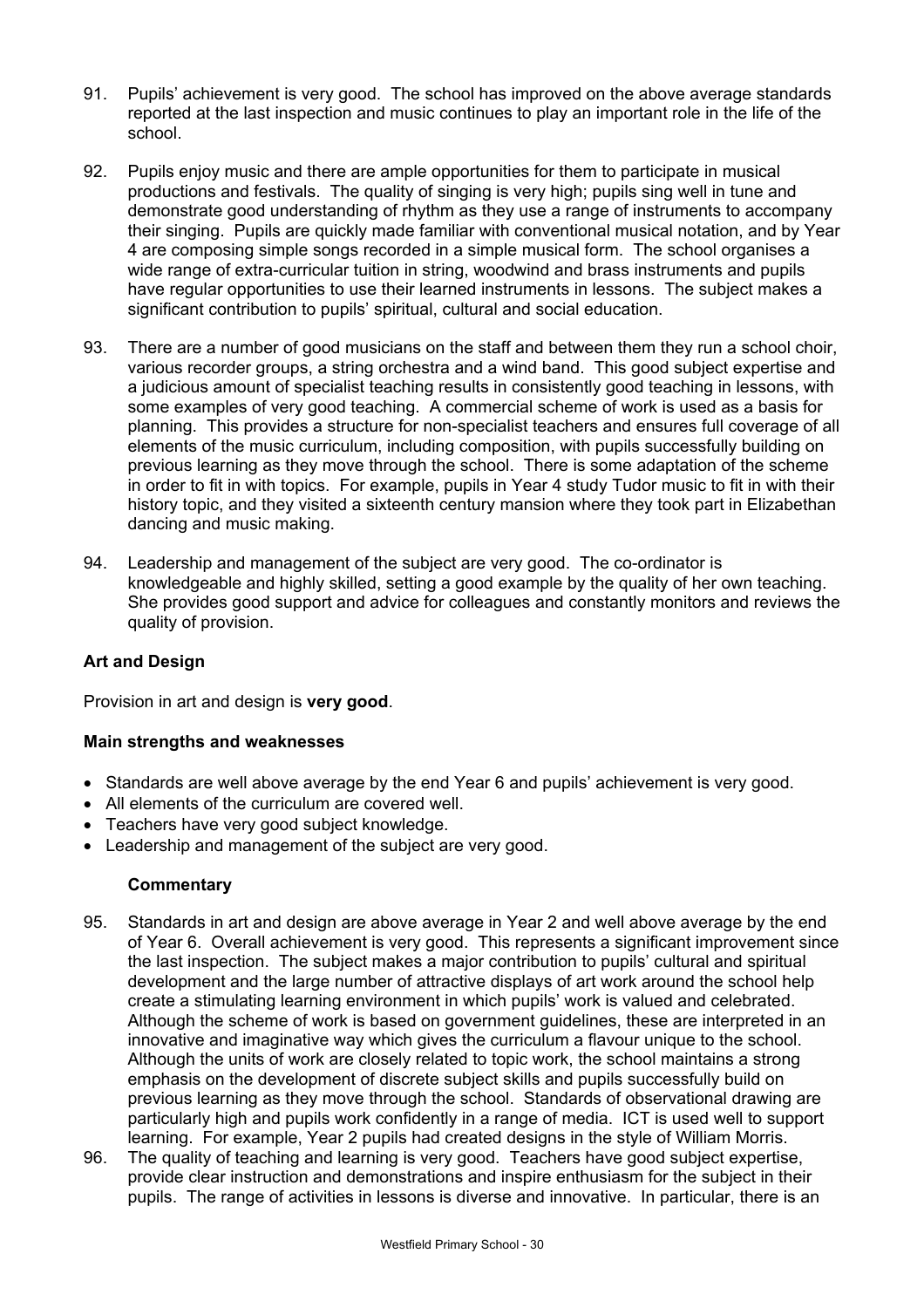emphasis on the progressive development of simple techniques and processes which result in a sophisticated end product. This was seen particularly in Year 5, where pupils had explored the work of Klimt through silk painting. Teachers are adept at enabling pupils to analyse the style of different artists through simple processes. For example, pupils explored the work of David Hockney, through taking photographs from unconventional camera viewpoints, then distorting the images through spacing and overlapping.

97. Leadership and management of the subject are very good. The co-ordinator has very good subject knowledge and provides good support for colleagues. The co-ordinator's vision and commitment have ensured that art and design has a high profile in the school. She has a clear overview of standards and provision, and existing good practice is constantly being evaluated and refined.

# **PERSONAL, SOCIAL AND HEALTH EDUCATION AND CITIZENSHIP**

Provision in personal, social and health education is **very good.** 

### **Main strengths and weaknesses**

- The subject makes a very good contribution to pupils' moral and social development.
- Leadership and management of this subject are very good.
- The scheme of work is very good and supports the very good planning.

- 98. The subject is central to the ethos of the school. The school's concern for pupils' personal, social and health education is evident in all its work and underpins the very successful learning. Although specific lessons are timetabled, the subject permeates all areas of the curriculum. Specific initiatives such as the one leading to a Healthy Schools award have a major impact on pupils' attitudes. Pupils have a clear idea of ways to keep safe and healthy and a sophisticated understanding of the role they can play in protecting the environment. Paper recycling and litter picking are established throughout the school and in Years 3 and 4, 'The Green Team' consider ways in which they can improve their immediate environment.
- 99. The quality of teaching is good overall and often better. Good opportunities are provided for pupils to contribute to discussions and older pupils are presented with some challenging material for consideration. For example, in Year 6, a teacher read the poem 'A boy without a name'. This provoked a high level of debate on issues of disability, discrimination and stereotyping.
- 100. The leadership and management of the subject are very good. The co-ordinator has been extremely proactive in developing a scheme of work which provides excellent guidance for all staff, including examples of good practice. There is a well-established programme of skills and activities as pupils move through the school. Many lessons and activities have been monitored by the co-ordinator. Pupils themselves have considerable opportunities to evaluate and contribute to the provision, and their views are taken into consideration. There is evidence that pupils' contributions, including those of the school council, genuinely result in change.